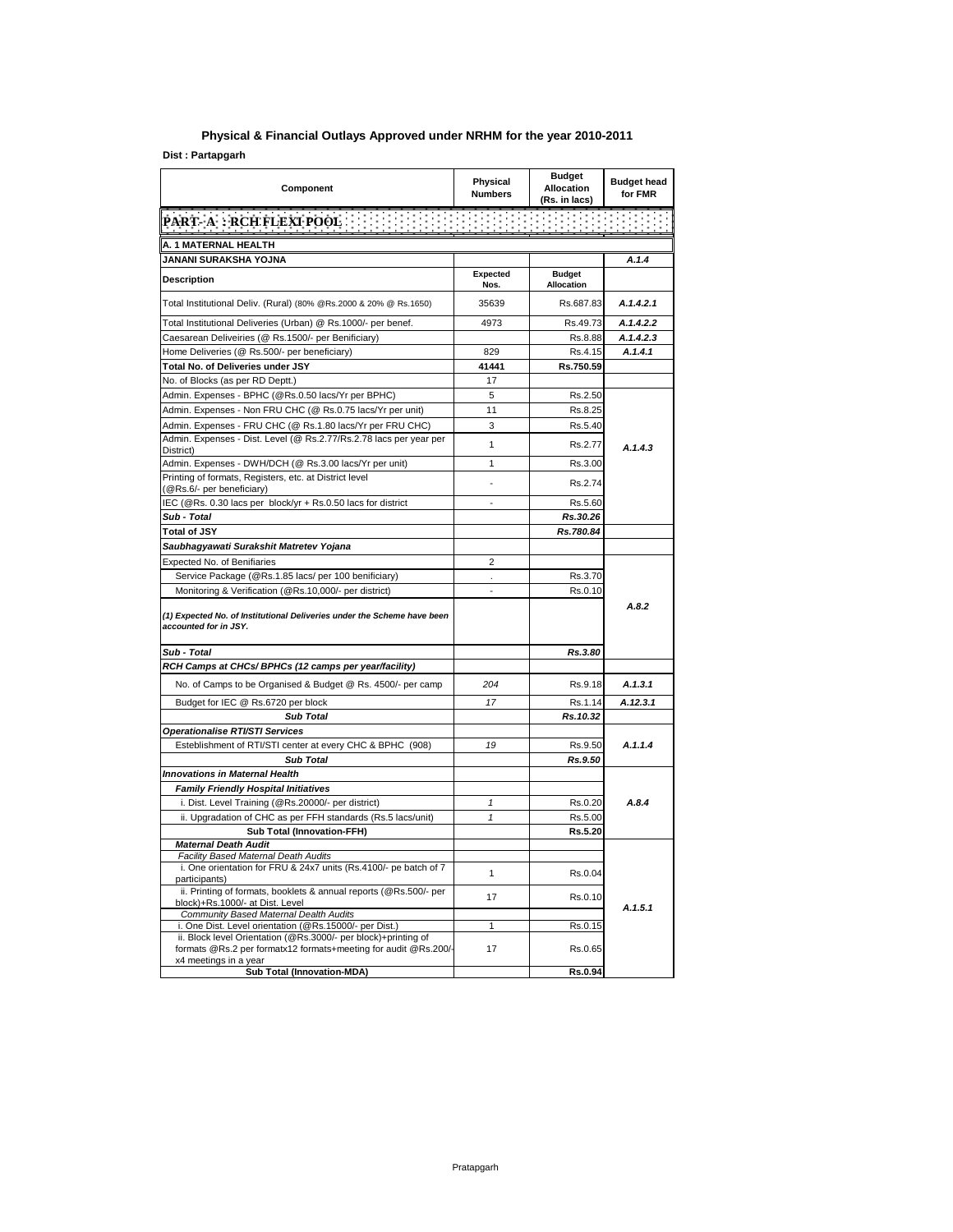| Component                                                                                                            | Physical<br><b>Numbers</b> | <b>Budget</b><br><b>Allocation</b><br>(Rs. in lacs) | <b>Budget head</b><br>for FMR |
|----------------------------------------------------------------------------------------------------------------------|----------------------------|-----------------------------------------------------|-------------------------------|
| <b>Pregnant Women &amp; Child Tracking</b>                                                                           |                            |                                                     |                               |
| i. Orientation Workshop                                                                                              |                            |                                                     |                               |
| (a) At Dist. Level<br>(b) At Block Level @ Rs.6500/- block                                                           | $\mathbf{1}$<br>17         | Rs.0.30<br>Rs.1.11                                  | A.10.3                        |
| ii. Printing of formats (730 format/block @Rs.2 per format)                                                          | 12410                      | Rs.0.25                                             |                               |
| Sub Total (Innovation-Preg. Women & child tracking)                                                                  |                            | Rs.1.65                                             |                               |
| Strengthening of Sub Centers Accridited under JSY                                                                    |                            |                                                     |                               |
| Dissemination meeting in the District @ Rs 5000/-                                                                    | $\mathbf{1}$               | Rs.0.05                                             |                               |
| Upgradation of Sub Centre in Dist (From State Level)                                                                 | 120                        | Rs.0.00                                             | A.1.1.5                       |
| Sub Total (Innovation-S.C. Accridited under JSY)<br>Sub Total (Innovation in Maternal Health)                        |                            | Rs.0.05                                             |                               |
| Sub-Total (Maternal Health)                                                                                          |                            | Rs.7.84<br>Rs.812.30                                |                               |
| A.2 CHILD HEALTH                                                                                                     |                            |                                                     |                               |
| Comprehensive Child Survival Programme (CCSP)                                                                        |                            |                                                     |                               |
| CCSP Training - FBNC (in 1st & 2nd phase districts only)                                                             |                            |                                                     |                               |
| Training Site - District Women Hospital                                                                              |                            |                                                     |                               |
| Expected No. of Participants                                                                                         | 12                         |                                                     |                               |
|                                                                                                                      |                            |                                                     |                               |
| No. of Batches to be Organised and Budget @ Rs.12,000 per Batch                                                      | 2                          | Rs.0.24                                             | A.11.5.2                      |
| No. of Batches to be Supervised and Budget @ Rs.3,200 per Batch                                                      | 1                          | Rs.0.03                                             |                               |
| Sub - Total                                                                                                          |                            | Rs.0.272                                            |                               |
| Training at Medical College under CCSP Prog                                                                          |                            |                                                     |                               |
| Support staff to Medical Collage                                                                                     |                            | Rs.0.00                                             | A.11.5.2                      |
| Physicians training/F-IMNCI                                                                                          |                            | Rs.0.00                                             |                               |
| <b>Sub Total</b><br>CCSP Training - NSSK (in 3rd phase districts only)                                               |                            | Rs.0.00                                             |                               |
| Training Site - District Women Hospital                                                                              |                            |                                                     |                               |
| Expected No. of Participants                                                                                         |                            |                                                     |                               |
| No. of Batches to be Organised and Budget @ Rs.38,500 per Batch                                                      | 0                          | Rs.0.00                                             | A.11.5.5                      |
| No. of Batches to be Supervised and Budget @ Rs.3,500 per Batch                                                      | 0                          | Rs.0.00                                             |                               |
| Sub - Total                                                                                                          |                            | Rs.0.00                                             |                               |
| CCSP Training of ASHAs, ANMs, LHVs - (1st & 2nd Phase                                                                |                            |                                                     |                               |
| Districts)                                                                                                           |                            |                                                     |                               |
| Expected No. of Participants (approx. 24 per batch)                                                                  | 500                        |                                                     |                               |
| No. of Batches to be Organised and Budget @ Rs.1,65,000 per                                                          | 20                         | Rs.33.00                                            | A.11.5.1                      |
| Batch                                                                                                                |                            |                                                     |                               |
| No. of Batches of ToT and Budget @ Rs.2,39,000 per Batch<br>Sub - Total                                              | 0                          | Rs.0.00<br>Rs.33.00                                 |                               |
| CCSP Training of ASHAs, ANMs, LHVs - (3rd Phase Districts)                                                           |                            |                                                     |                               |
|                                                                                                                      |                            |                                                     |                               |
| Expected No. of Participants (approx. 24 per batch)                                                                  | 0                          |                                                     |                               |
| No. of Batches to be Organised and Budget @ Rs.1,65,000 per<br>Batch                                                 | 0                          | Rs.0.00                                             | A.11.5.1                      |
| No. of Batches of ToT and Budget @ Rs.2,39,000 per Batch                                                             | 0                          | Rs.0.00                                             |                               |
| Sub - Total                                                                                                          |                            | Rs.0.000                                            |                               |
| CCSP Training of Supervisors (in 1st & 2nd phase districts                                                           |                            |                                                     |                               |
| onlv)                                                                                                                |                            |                                                     |                               |
| No. of Batches (16 participants) to be Organised and Budget @<br>Rs.24,500 per Batch                                 | 26                         | Rs.6.370                                            | A.11.5.1                      |
| No. of Batches to be Supervised and Budget for Observer Visit @                                                      |                            |                                                     |                               |
| Rs.3,200 per Batch                                                                                                   | 5                          | Rs.0.16                                             |                               |
| Sub - Total                                                                                                          |                            | Rs.6.530                                            |                               |
| <b>Site Stregthening</b>                                                                                             |                            |                                                     |                               |
| Strengthening of FBNC/NSSK Site (@ Rs.30,000/- per site)                                                             | 1                          | Rs.0.30                                             | A.11.5.1                      |
| Strengthening of CCSP Training Site (@ Rs.2,33,500/- per site)                                                       | 0                          | Rs.0.00                                             |                               |
| <b>Sub Total</b><br>Establishment, Operationalisation & Construction of SNCU                                         |                            | Rs.0.30                                             |                               |
| Establishment and Operating Exp. Of old SNCU in 7 Dist. @Rs.25                                                       |                            |                                                     |                               |
| lacs                                                                                                                 | $\mathbf{1}$               | Rs.25.0                                             | A.2.2                         |
| Construction of of new SNCU in 5 Dist. (@Rs.30 lacs)                                                                 | 0                          | Rs.0.0                                              | A.9.2.2                       |
| Sub - Total                                                                                                          |                            | Rs.25.0                                             |                               |
| Infant death audit (Aligarh & Banda only)<br>No. of blocks in the district                                           | 0                          |                                                     | A.2.8                         |
| Sub - Total                                                                                                          |                            | Rs.0.0<br>Rs.0.00                                   |                               |
| Infant & Young Child feeding (IYCF)                                                                                  |                            |                                                     |                               |
| Mass Awareness Campaign during World Breastfeeding Week                                                              | 1                          | Rs.0.50                                             | A.2.5                         |
| Sub - Total                                                                                                          |                            | <b>Rs.0.50</b>                                      |                               |
| Supportive Supervision through Reputed Institutions (for 1st                                                         |                            |                                                     |                               |
| & 2nd pase districts only)                                                                                           | $\mathbf 0$                |                                                     |                               |
| One Supervisor per block @ Rs.5,000/- p.m. for 12 months<br>Mobility for supervisors @ Rs.3,000/- p.m. for 12 months | 0                          | Rs.0.0<br>Rs.0.0                                    |                               |
| Institutional support @ Rs.5,000/- p.m. for 12 months                                                                | 0                          | Rs.0.0                                              |                               |
| Sub - Total                                                                                                          |                            | <u>Rs.0.00</u>                                      |                               |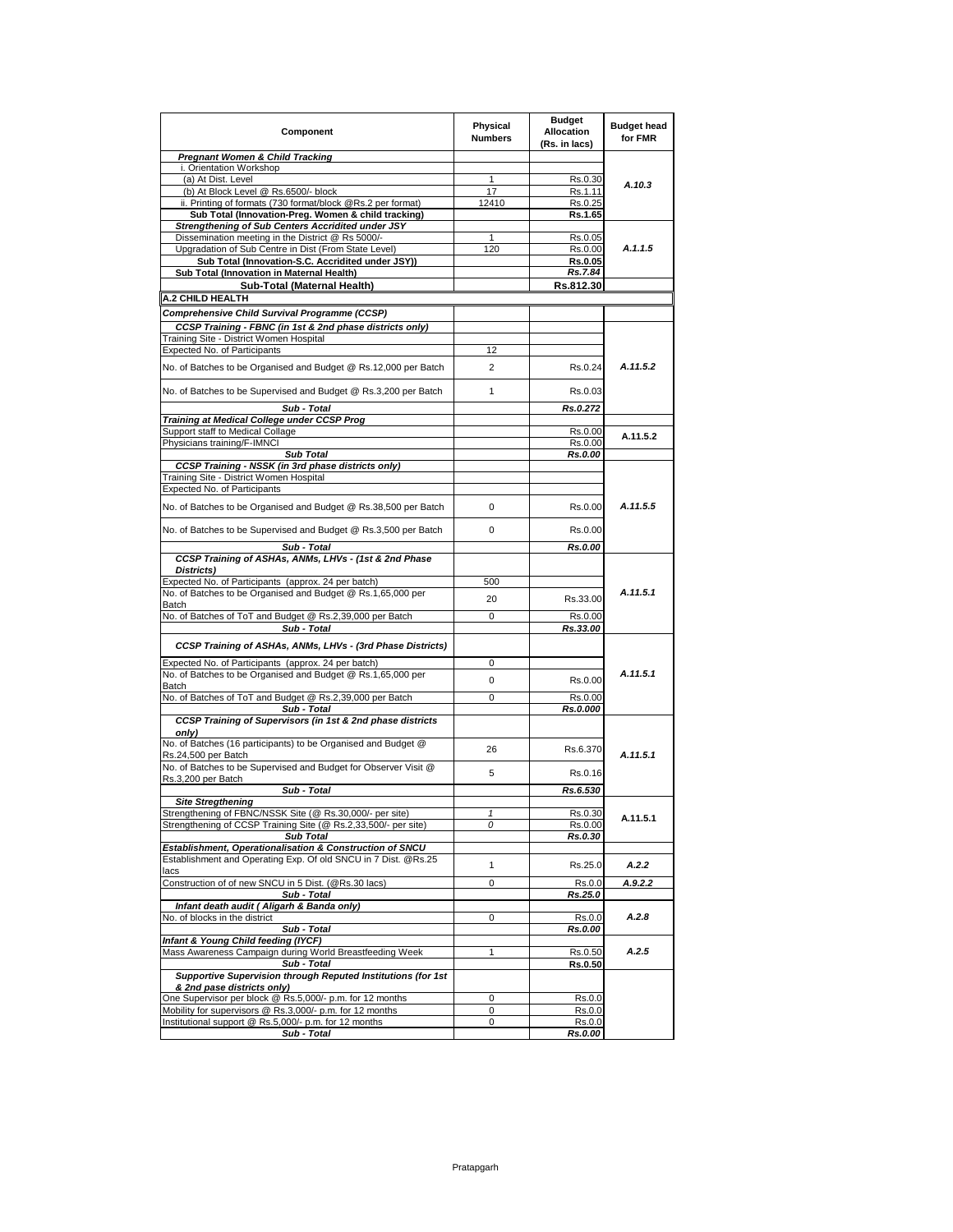| Sub-Total (CCSP)<br>Implementation of Bal Swasthya Poshan Mah (BSPM)<br>Joint Meetings of Health & ICDS - 2 Planning Meetings at District<br>Level in a year @ Rs. 5000/- per meeting for 2 Rounds<br>Joint planning meeting of health and ICDS at Block level Rs. 2000<br>per meeting for 2 rounds<br>Joint Orientation of ASHAs & ANMs (@Rs. 25/- per participant) for 2<br>Rounds<br>Printing of Guidelines, Reporting & Monitoring Formats (@ Rs.2,000/- per<br>block/round) for 2 rounds<br>Dissemination meeting at District level Rs. 5000 per meeting per<br>District for 2 Rounds<br>Sub - Total<br><b>School Health Programme</b><br>Total No. of Blocks in the district<br>No. of Schools to be covered (60 Schools per block)<br>District Sensitization workshop<br>Contingencies for printing of Health Card, etc. (@Rs.500/- per<br>school)<br>Budget for Mobility (@Rs.300 per visit x 1 visit)<br>Sub Total (Prog. Implementation)<br>Traning program for 40 schools per block (where<br>program is already running)<br>Training of District Trainers- Honorarium to district traininer @ Rs.<br>350 *2davs<br>Honorarium to traininees from block@ Rs. 400 *2days per block<br>Training of Block Trainers - Honorarium to block resource persons @<br>Rs. 300 *2days*2 batches per block<br>Honararium to Teachers @ Rs. 250*2 teachers per school *2 days<br>Sub Total (Training)<br>For training program unspent balance is available at the district<br><b>Actual Allocation for training</b><br>Weighing scale, Ht./Wt Charts, Measuring tape etc. @ Rs1000 per<br>school x 20 new schools/block<br>Procurement of IFA tablets (30 mg tablets) for all schools<br>Procurement of deworming tablets for all schools<br>Sub Total (Procurement)<br><b>Total (School Health)</b><br><b>Total Child Health</b><br><b>A3. Family Planning</b><br><b>Terminal/Limiting Methods</b><br>Dissemination of manuals on sterilization standards & quality<br>assurance of sterilization services<br>NSV Camps in Districts (6 camps/dist. @ Rs.35,000/- per camp)<br>Compensation for Female Sterilization<br>Compensation for Male Sterilization<br>Accrediation of private providers of sterilization services<br>Female Sterilization<br>Male Sterilization (NSV)<br><b>Spacing Methods</b><br>IUD services at health facilities/compensation<br>Accrediation of private providers of IUD services<br>Family Welfare Counsellor@9000 per month<br><b>Sub Total</b><br><b>PCPNDT and Sex-Ratio</b><br>Visit of District Inspection & Monitoring Committee<br>Sensitization Workshop at District level<br>Organising Competions at Inter/Degree Colleges<br>Orientation of members of Dist advisory committee at Division<br><b>IEC Activities &amp; Conigency</b><br><b>IEC Activities</b><br>Contigency<br>TA/DA to Dist. level Staff for attending workshop, training, meetings<br><b>Sub Total</b><br><b>Sub-Total (Family Planning)</b><br><b>A.4 ARSH</b><br>Saloni Scheme | 1 Dist.<br>17 Blocks<br>3336 ANM and<br>AWW<br>17 Blocks<br>1 Dist.<br>17<br>1020<br>1<br>1020<br>1020<br>680 | Rs.65.60<br>Rs.0.10<br>Rs.0.68<br>Rs.1.67<br>Rs.0.68<br>Rs.0.10<br>Rs.3.23<br>Rs. 0.15<br>Rs. 5.10<br>Rs. 3.06<br>Rs. 8.31 | A.2.7              |
|--------------------------------------------------------------------------------------------------------------------------------------------------------------------------------------------------------------------------------------------------------------------------------------------------------------------------------------------------------------------------------------------------------------------------------------------------------------------------------------------------------------------------------------------------------------------------------------------------------------------------------------------------------------------------------------------------------------------------------------------------------------------------------------------------------------------------------------------------------------------------------------------------------------------------------------------------------------------------------------------------------------------------------------------------------------------------------------------------------------------------------------------------------------------------------------------------------------------------------------------------------------------------------------------------------------------------------------------------------------------------------------------------------------------------------------------------------------------------------------------------------------------------------------------------------------------------------------------------------------------------------------------------------------------------------------------------------------------------------------------------------------------------------------------------------------------------------------------------------------------------------------------------------------------------------------------------------------------------------------------------------------------------------------------------------------------------------------------------------------------------------------------------------------------------------------------------------------------------------------------------------------------------------------------------------------------------------------------------------------------------------------------------------------------------------------------------------------------------------------------------------------------------------------------------------------------------------------------------------------------------------------------------------------------------------------------------------------------------------------------------------------------------------------------------------------------------------------------------------------------------------------------------------------------------------------------------------------------------------------------|---------------------------------------------------------------------------------------------------------------|----------------------------------------------------------------------------------------------------------------------------|--------------------|
|                                                                                                                                                                                                                                                                                                                                                                                                                                                                                                                                                                                                                                                                                                                                                                                                                                                                                                                                                                                                                                                                                                                                                                                                                                                                                                                                                                                                                                                                                                                                                                                                                                                                                                                                                                                                                                                                                                                                                                                                                                                                                                                                                                                                                                                                                                                                                                                                                                                                                                                                                                                                                                                                                                                                                                                                                                                                                                                                                                                            |                                                                                                               |                                                                                                                            |                    |
|                                                                                                                                                                                                                                                                                                                                                                                                                                                                                                                                                                                                                                                                                                                                                                                                                                                                                                                                                                                                                                                                                                                                                                                                                                                                                                                                                                                                                                                                                                                                                                                                                                                                                                                                                                                                                                                                                                                                                                                                                                                                                                                                                                                                                                                                                                                                                                                                                                                                                                                                                                                                                                                                                                                                                                                                                                                                                                                                                                                            |                                                                                                               |                                                                                                                            |                    |
|                                                                                                                                                                                                                                                                                                                                                                                                                                                                                                                                                                                                                                                                                                                                                                                                                                                                                                                                                                                                                                                                                                                                                                                                                                                                                                                                                                                                                                                                                                                                                                                                                                                                                                                                                                                                                                                                                                                                                                                                                                                                                                                                                                                                                                                                                                                                                                                                                                                                                                                                                                                                                                                                                                                                                                                                                                                                                                                                                                                            |                                                                                                               |                                                                                                                            |                    |
|                                                                                                                                                                                                                                                                                                                                                                                                                                                                                                                                                                                                                                                                                                                                                                                                                                                                                                                                                                                                                                                                                                                                                                                                                                                                                                                                                                                                                                                                                                                                                                                                                                                                                                                                                                                                                                                                                                                                                                                                                                                                                                                                                                                                                                                                                                                                                                                                                                                                                                                                                                                                                                                                                                                                                                                                                                                                                                                                                                                            |                                                                                                               |                                                                                                                            |                    |
|                                                                                                                                                                                                                                                                                                                                                                                                                                                                                                                                                                                                                                                                                                                                                                                                                                                                                                                                                                                                                                                                                                                                                                                                                                                                                                                                                                                                                                                                                                                                                                                                                                                                                                                                                                                                                                                                                                                                                                                                                                                                                                                                                                                                                                                                                                                                                                                                                                                                                                                                                                                                                                                                                                                                                                                                                                                                                                                                                                                            |                                                                                                               |                                                                                                                            |                    |
|                                                                                                                                                                                                                                                                                                                                                                                                                                                                                                                                                                                                                                                                                                                                                                                                                                                                                                                                                                                                                                                                                                                                                                                                                                                                                                                                                                                                                                                                                                                                                                                                                                                                                                                                                                                                                                                                                                                                                                                                                                                                                                                                                                                                                                                                                                                                                                                                                                                                                                                                                                                                                                                                                                                                                                                                                                                                                                                                                                                            |                                                                                                               |                                                                                                                            |                    |
|                                                                                                                                                                                                                                                                                                                                                                                                                                                                                                                                                                                                                                                                                                                                                                                                                                                                                                                                                                                                                                                                                                                                                                                                                                                                                                                                                                                                                                                                                                                                                                                                                                                                                                                                                                                                                                                                                                                                                                                                                                                                                                                                                                                                                                                                                                                                                                                                                                                                                                                                                                                                                                                                                                                                                                                                                                                                                                                                                                                            |                                                                                                               |                                                                                                                            |                    |
|                                                                                                                                                                                                                                                                                                                                                                                                                                                                                                                                                                                                                                                                                                                                                                                                                                                                                                                                                                                                                                                                                                                                                                                                                                                                                                                                                                                                                                                                                                                                                                                                                                                                                                                                                                                                                                                                                                                                                                                                                                                                                                                                                                                                                                                                                                                                                                                                                                                                                                                                                                                                                                                                                                                                                                                                                                                                                                                                                                                            |                                                                                                               |                                                                                                                            |                    |
|                                                                                                                                                                                                                                                                                                                                                                                                                                                                                                                                                                                                                                                                                                                                                                                                                                                                                                                                                                                                                                                                                                                                                                                                                                                                                                                                                                                                                                                                                                                                                                                                                                                                                                                                                                                                                                                                                                                                                                                                                                                                                                                                                                                                                                                                                                                                                                                                                                                                                                                                                                                                                                                                                                                                                                                                                                                                                                                                                                                            |                                                                                                               |                                                                                                                            |                    |
|                                                                                                                                                                                                                                                                                                                                                                                                                                                                                                                                                                                                                                                                                                                                                                                                                                                                                                                                                                                                                                                                                                                                                                                                                                                                                                                                                                                                                                                                                                                                                                                                                                                                                                                                                                                                                                                                                                                                                                                                                                                                                                                                                                                                                                                                                                                                                                                                                                                                                                                                                                                                                                                                                                                                                                                                                                                                                                                                                                                            |                                                                                                               |                                                                                                                            |                    |
|                                                                                                                                                                                                                                                                                                                                                                                                                                                                                                                                                                                                                                                                                                                                                                                                                                                                                                                                                                                                                                                                                                                                                                                                                                                                                                                                                                                                                                                                                                                                                                                                                                                                                                                                                                                                                                                                                                                                                                                                                                                                                                                                                                                                                                                                                                                                                                                                                                                                                                                                                                                                                                                                                                                                                                                                                                                                                                                                                                                            |                                                                                                               |                                                                                                                            |                    |
|                                                                                                                                                                                                                                                                                                                                                                                                                                                                                                                                                                                                                                                                                                                                                                                                                                                                                                                                                                                                                                                                                                                                                                                                                                                                                                                                                                                                                                                                                                                                                                                                                                                                                                                                                                                                                                                                                                                                                                                                                                                                                                                                                                                                                                                                                                                                                                                                                                                                                                                                                                                                                                                                                                                                                                                                                                                                                                                                                                                            |                                                                                                               |                                                                                                                            |                    |
|                                                                                                                                                                                                                                                                                                                                                                                                                                                                                                                                                                                                                                                                                                                                                                                                                                                                                                                                                                                                                                                                                                                                                                                                                                                                                                                                                                                                                                                                                                                                                                                                                                                                                                                                                                                                                                                                                                                                                                                                                                                                                                                                                                                                                                                                                                                                                                                                                                                                                                                                                                                                                                                                                                                                                                                                                                                                                                                                                                                            |                                                                                                               |                                                                                                                            |                    |
|                                                                                                                                                                                                                                                                                                                                                                                                                                                                                                                                                                                                                                                                                                                                                                                                                                                                                                                                                                                                                                                                                                                                                                                                                                                                                                                                                                                                                                                                                                                                                                                                                                                                                                                                                                                                                                                                                                                                                                                                                                                                                                                                                                                                                                                                                                                                                                                                                                                                                                                                                                                                                                                                                                                                                                                                                                                                                                                                                                                            |                                                                                                               |                                                                                                                            |                    |
|                                                                                                                                                                                                                                                                                                                                                                                                                                                                                                                                                                                                                                                                                                                                                                                                                                                                                                                                                                                                                                                                                                                                                                                                                                                                                                                                                                                                                                                                                                                                                                                                                                                                                                                                                                                                                                                                                                                                                                                                                                                                                                                                                                                                                                                                                                                                                                                                                                                                                                                                                                                                                                                                                                                                                                                                                                                                                                                                                                                            |                                                                                                               |                                                                                                                            |                    |
|                                                                                                                                                                                                                                                                                                                                                                                                                                                                                                                                                                                                                                                                                                                                                                                                                                                                                                                                                                                                                                                                                                                                                                                                                                                                                                                                                                                                                                                                                                                                                                                                                                                                                                                                                                                                                                                                                                                                                                                                                                                                                                                                                                                                                                                                                                                                                                                                                                                                                                                                                                                                                                                                                                                                                                                                                                                                                                                                                                                            |                                                                                                               |                                                                                                                            |                    |
|                                                                                                                                                                                                                                                                                                                                                                                                                                                                                                                                                                                                                                                                                                                                                                                                                                                                                                                                                                                                                                                                                                                                                                                                                                                                                                                                                                                                                                                                                                                                                                                                                                                                                                                                                                                                                                                                                                                                                                                                                                                                                                                                                                                                                                                                                                                                                                                                                                                                                                                                                                                                                                                                                                                                                                                                                                                                                                                                                                                            | 3                                                                                                             | Rs. 0.02                                                                                                                   |                    |
|                                                                                                                                                                                                                                                                                                                                                                                                                                                                                                                                                                                                                                                                                                                                                                                                                                                                                                                                                                                                                                                                                                                                                                                                                                                                                                                                                                                                                                                                                                                                                                                                                                                                                                                                                                                                                                                                                                                                                                                                                                                                                                                                                                                                                                                                                                                                                                                                                                                                                                                                                                                                                                                                                                                                                                                                                                                                                                                                                                                            | 51                                                                                                            | Rs. 0.41                                                                                                                   | A.2.4              |
|                                                                                                                                                                                                                                                                                                                                                                                                                                                                                                                                                                                                                                                                                                                                                                                                                                                                                                                                                                                                                                                                                                                                                                                                                                                                                                                                                                                                                                                                                                                                                                                                                                                                                                                                                                                                                                                                                                                                                                                                                                                                                                                                                                                                                                                                                                                                                                                                                                                                                                                                                                                                                                                                                                                                                                                                                                                                                                                                                                                            |                                                                                                               |                                                                                                                            |                    |
|                                                                                                                                                                                                                                                                                                                                                                                                                                                                                                                                                                                                                                                                                                                                                                                                                                                                                                                                                                                                                                                                                                                                                                                                                                                                                                                                                                                                                                                                                                                                                                                                                                                                                                                                                                                                                                                                                                                                                                                                                                                                                                                                                                                                                                                                                                                                                                                                                                                                                                                                                                                                                                                                                                                                                                                                                                                                                                                                                                                            | 51                                                                                                            | Rs. 0.61                                                                                                                   |                    |
|                                                                                                                                                                                                                                                                                                                                                                                                                                                                                                                                                                                                                                                                                                                                                                                                                                                                                                                                                                                                                                                                                                                                                                                                                                                                                                                                                                                                                                                                                                                                                                                                                                                                                                                                                                                                                                                                                                                                                                                                                                                                                                                                                                                                                                                                                                                                                                                                                                                                                                                                                                                                                                                                                                                                                                                                                                                                                                                                                                                            | 1360                                                                                                          | Rs. 6.80                                                                                                                   |                    |
|                                                                                                                                                                                                                                                                                                                                                                                                                                                                                                                                                                                                                                                                                                                                                                                                                                                                                                                                                                                                                                                                                                                                                                                                                                                                                                                                                                                                                                                                                                                                                                                                                                                                                                                                                                                                                                                                                                                                                                                                                                                                                                                                                                                                                                                                                                                                                                                                                                                                                                                                                                                                                                                                                                                                                                                                                                                                                                                                                                                            |                                                                                                               | Rs. 7.84                                                                                                                   |                    |
|                                                                                                                                                                                                                                                                                                                                                                                                                                                                                                                                                                                                                                                                                                                                                                                                                                                                                                                                                                                                                                                                                                                                                                                                                                                                                                                                                                                                                                                                                                                                                                                                                                                                                                                                                                                                                                                                                                                                                                                                                                                                                                                                                                                                                                                                                                                                                                                                                                                                                                                                                                                                                                                                                                                                                                                                                                                                                                                                                                                            |                                                                                                               | Rs. 4.99                                                                                                                   |                    |
|                                                                                                                                                                                                                                                                                                                                                                                                                                                                                                                                                                                                                                                                                                                                                                                                                                                                                                                                                                                                                                                                                                                                                                                                                                                                                                                                                                                                                                                                                                                                                                                                                                                                                                                                                                                                                                                                                                                                                                                                                                                                                                                                                                                                                                                                                                                                                                                                                                                                                                                                                                                                                                                                                                                                                                                                                                                                                                                                                                                            | 340                                                                                                           | Rs. 2.85<br>Rs. 0.00                                                                                                       |                    |
|                                                                                                                                                                                                                                                                                                                                                                                                                                                                                                                                                                                                                                                                                                                                                                                                                                                                                                                                                                                                                                                                                                                                                                                                                                                                                                                                                                                                                                                                                                                                                                                                                                                                                                                                                                                                                                                                                                                                                                                                                                                                                                                                                                                                                                                                                                                                                                                                                                                                                                                                                                                                                                                                                                                                                                                                                                                                                                                                                                                            |                                                                                                               |                                                                                                                            |                    |
|                                                                                                                                                                                                                                                                                                                                                                                                                                                                                                                                                                                                                                                                                                                                                                                                                                                                                                                                                                                                                                                                                                                                                                                                                                                                                                                                                                                                                                                                                                                                                                                                                                                                                                                                                                                                                                                                                                                                                                                                                                                                                                                                                                                                                                                                                                                                                                                                                                                                                                                                                                                                                                                                                                                                                                                                                                                                                                                                                                                            | 15300000                                                                                                      | Rs. 0.00                                                                                                                   |                    |
|                                                                                                                                                                                                                                                                                                                                                                                                                                                                                                                                                                                                                                                                                                                                                                                                                                                                                                                                                                                                                                                                                                                                                                                                                                                                                                                                                                                                                                                                                                                                                                                                                                                                                                                                                                                                                                                                                                                                                                                                                                                                                                                                                                                                                                                                                                                                                                                                                                                                                                                                                                                                                                                                                                                                                                                                                                                                                                                                                                                            | 306000                                                                                                        | Rs. 0.00                                                                                                                   |                    |
|                                                                                                                                                                                                                                                                                                                                                                                                                                                                                                                                                                                                                                                                                                                                                                                                                                                                                                                                                                                                                                                                                                                                                                                                                                                                                                                                                                                                                                                                                                                                                                                                                                                                                                                                                                                                                                                                                                                                                                                                                                                                                                                                                                                                                                                                                                                                                                                                                                                                                                                                                                                                                                                                                                                                                                                                                                                                                                                                                                                            |                                                                                                               | Rs. 0.00                                                                                                                   |                    |
|                                                                                                                                                                                                                                                                                                                                                                                                                                                                                                                                                                                                                                                                                                                                                                                                                                                                                                                                                                                                                                                                                                                                                                                                                                                                                                                                                                                                                                                                                                                                                                                                                                                                                                                                                                                                                                                                                                                                                                                                                                                                                                                                                                                                                                                                                                                                                                                                                                                                                                                                                                                                                                                                                                                                                                                                                                                                                                                                                                                            |                                                                                                               | Rs. 11.16                                                                                                                  |                    |
|                                                                                                                                                                                                                                                                                                                                                                                                                                                                                                                                                                                                                                                                                                                                                                                                                                                                                                                                                                                                                                                                                                                                                                                                                                                                                                                                                                                                                                                                                                                                                                                                                                                                                                                                                                                                                                                                                                                                                                                                                                                                                                                                                                                                                                                                                                                                                                                                                                                                                                                                                                                                                                                                                                                                                                                                                                                                                                                                                                                            |                                                                                                               | Rs.79.99                                                                                                                   |                    |
|                                                                                                                                                                                                                                                                                                                                                                                                                                                                                                                                                                                                                                                                                                                                                                                                                                                                                                                                                                                                                                                                                                                                                                                                                                                                                                                                                                                                                                                                                                                                                                                                                                                                                                                                                                                                                                                                                                                                                                                                                                                                                                                                                                                                                                                                                                                                                                                                                                                                                                                                                                                                                                                                                                                                                                                                                                                                                                                                                                                            |                                                                                                               |                                                                                                                            | A.3.1              |
|                                                                                                                                                                                                                                                                                                                                                                                                                                                                                                                                                                                                                                                                                                                                                                                                                                                                                                                                                                                                                                                                                                                                                                                                                                                                                                                                                                                                                                                                                                                                                                                                                                                                                                                                                                                                                                                                                                                                                                                                                                                                                                                                                                                                                                                                                                                                                                                                                                                                                                                                                                                                                                                                                                                                                                                                                                                                                                                                                                                            | $\mathbf{1}$                                                                                                  | Rs. 0.40                                                                                                                   | A.3.1.1            |
|                                                                                                                                                                                                                                                                                                                                                                                                                                                                                                                                                                                                                                                                                                                                                                                                                                                                                                                                                                                                                                                                                                                                                                                                                                                                                                                                                                                                                                                                                                                                                                                                                                                                                                                                                                                                                                                                                                                                                                                                                                                                                                                                                                                                                                                                                                                                                                                                                                                                                                                                                                                                                                                                                                                                                                                                                                                                                                                                                                                            | 6                                                                                                             | Rs. 2.10                                                                                                                   | A.3.1.3            |
|                                                                                                                                                                                                                                                                                                                                                                                                                                                                                                                                                                                                                                                                                                                                                                                                                                                                                                                                                                                                                                                                                                                                                                                                                                                                                                                                                                                                                                                                                                                                                                                                                                                                                                                                                                                                                                                                                                                                                                                                                                                                                                                                                                                                                                                                                                                                                                                                                                                                                                                                                                                                                                                                                                                                                                                                                                                                                                                                                                                            | 11742                                                                                                         | Rs. 117.42                                                                                                                 | A.3.1.4            |
|                                                                                                                                                                                                                                                                                                                                                                                                                                                                                                                                                                                                                                                                                                                                                                                                                                                                                                                                                                                                                                                                                                                                                                                                                                                                                                                                                                                                                                                                                                                                                                                                                                                                                                                                                                                                                                                                                                                                                                                                                                                                                                                                                                                                                                                                                                                                                                                                                                                                                                                                                                                                                                                                                                                                                                                                                                                                                                                                                                                            | 104                                                                                                           | Rs. 1.56                                                                                                                   | A.3.1.5            |
|                                                                                                                                                                                                                                                                                                                                                                                                                                                                                                                                                                                                                                                                                                                                                                                                                                                                                                                                                                                                                                                                                                                                                                                                                                                                                                                                                                                                                                                                                                                                                                                                                                                                                                                                                                                                                                                                                                                                                                                                                                                                                                                                                                                                                                                                                                                                                                                                                                                                                                                                                                                                                                                                                                                                                                                                                                                                                                                                                                                            |                                                                                                               |                                                                                                                            |                    |
|                                                                                                                                                                                                                                                                                                                                                                                                                                                                                                                                                                                                                                                                                                                                                                                                                                                                                                                                                                                                                                                                                                                                                                                                                                                                                                                                                                                                                                                                                                                                                                                                                                                                                                                                                                                                                                                                                                                                                                                                                                                                                                                                                                                                                                                                                                                                                                                                                                                                                                                                                                                                                                                                                                                                                                                                                                                                                                                                                                                            |                                                                                                               | Rs. 0.25                                                                                                                   | A.3.1.6            |
|                                                                                                                                                                                                                                                                                                                                                                                                                                                                                                                                                                                                                                                                                                                                                                                                                                                                                                                                                                                                                                                                                                                                                                                                                                                                                                                                                                                                                                                                                                                                                                                                                                                                                                                                                                                                                                                                                                                                                                                                                                                                                                                                                                                                                                                                                                                                                                                                                                                                                                                                                                                                                                                                                                                                                                                                                                                                                                                                                                                            |                                                                                                               | Rs. 0.05                                                                                                                   |                    |
|                                                                                                                                                                                                                                                                                                                                                                                                                                                                                                                                                                                                                                                                                                                                                                                                                                                                                                                                                                                                                                                                                                                                                                                                                                                                                                                                                                                                                                                                                                                                                                                                                                                                                                                                                                                                                                                                                                                                                                                                                                                                                                                                                                                                                                                                                                                                                                                                                                                                                                                                                                                                                                                                                                                                                                                                                                                                                                                                                                                            |                                                                                                               |                                                                                                                            | A.3.2              |
|                                                                                                                                                                                                                                                                                                                                                                                                                                                                                                                                                                                                                                                                                                                                                                                                                                                                                                                                                                                                                                                                                                                                                                                                                                                                                                                                                                                                                                                                                                                                                                                                                                                                                                                                                                                                                                                                                                                                                                                                                                                                                                                                                                                                                                                                                                                                                                                                                                                                                                                                                                                                                                                                                                                                                                                                                                                                                                                                                                                            | 18391                                                                                                         | Rs. 3.68<br>Rs. 0.03                                                                                                       | A.3.2.2<br>A.3.2.3 |
|                                                                                                                                                                                                                                                                                                                                                                                                                                                                                                                                                                                                                                                                                                                                                                                                                                                                                                                                                                                                                                                                                                                                                                                                                                                                                                                                                                                                                                                                                                                                                                                                                                                                                                                                                                                                                                                                                                                                                                                                                                                                                                                                                                                                                                                                                                                                                                                                                                                                                                                                                                                                                                                                                                                                                                                                                                                                                                                                                                                            | 4                                                                                                             | Rs. 4.32                                                                                                                   |                    |
|                                                                                                                                                                                                                                                                                                                                                                                                                                                                                                                                                                                                                                                                                                                                                                                                                                                                                                                                                                                                                                                                                                                                                                                                                                                                                                                                                                                                                                                                                                                                                                                                                                                                                                                                                                                                                                                                                                                                                                                                                                                                                                                                                                                                                                                                                                                                                                                                                                                                                                                                                                                                                                                                                                                                                                                                                                                                                                                                                                                            |                                                                                                               | Rs. 129.81                                                                                                                 | A.9.1.5            |
|                                                                                                                                                                                                                                                                                                                                                                                                                                                                                                                                                                                                                                                                                                                                                                                                                                                                                                                                                                                                                                                                                                                                                                                                                                                                                                                                                                                                                                                                                                                                                                                                                                                                                                                                                                                                                                                                                                                                                                                                                                                                                                                                                                                                                                                                                                                                                                                                                                                                                                                                                                                                                                                                                                                                                                                                                                                                                                                                                                                            |                                                                                                               |                                                                                                                            |                    |
|                                                                                                                                                                                                                                                                                                                                                                                                                                                                                                                                                                                                                                                                                                                                                                                                                                                                                                                                                                                                                                                                                                                                                                                                                                                                                                                                                                                                                                                                                                                                                                                                                                                                                                                                                                                                                                                                                                                                                                                                                                                                                                                                                                                                                                                                                                                                                                                                                                                                                                                                                                                                                                                                                                                                                                                                                                                                                                                                                                                            |                                                                                                               | Rs. 0.10                                                                                                                   |                    |
|                                                                                                                                                                                                                                                                                                                                                                                                                                                                                                                                                                                                                                                                                                                                                                                                                                                                                                                                                                                                                                                                                                                                                                                                                                                                                                                                                                                                                                                                                                                                                                                                                                                                                                                                                                                                                                                                                                                                                                                                                                                                                                                                                                                                                                                                                                                                                                                                                                                                                                                                                                                                                                                                                                                                                                                                                                                                                                                                                                                            | 10                                                                                                            | Rs. 0.40                                                                                                                   | A.8.1              |
|                                                                                                                                                                                                                                                                                                                                                                                                                                                                                                                                                                                                                                                                                                                                                                                                                                                                                                                                                                                                                                                                                                                                                                                                                                                                                                                                                                                                                                                                                                                                                                                                                                                                                                                                                                                                                                                                                                                                                                                                                                                                                                                                                                                                                                                                                                                                                                                                                                                                                                                                                                                                                                                                                                                                                                                                                                                                                                                                                                                            | 1                                                                                                             | Rs. 0.10                                                                                                                   |                    |
|                                                                                                                                                                                                                                                                                                                                                                                                                                                                                                                                                                                                                                                                                                                                                                                                                                                                                                                                                                                                                                                                                                                                                                                                                                                                                                                                                                                                                                                                                                                                                                                                                                                                                                                                                                                                                                                                                                                                                                                                                                                                                                                                                                                                                                                                                                                                                                                                                                                                                                                                                                                                                                                                                                                                                                                                                                                                                                                                                                                            | 3                                                                                                             | Rs. 0.00                                                                                                                   |                    |
|                                                                                                                                                                                                                                                                                                                                                                                                                                                                                                                                                                                                                                                                                                                                                                                                                                                                                                                                                                                                                                                                                                                                                                                                                                                                                                                                                                                                                                                                                                                                                                                                                                                                                                                                                                                                                                                                                                                                                                                                                                                                                                                                                                                                                                                                                                                                                                                                                                                                                                                                                                                                                                                                                                                                                                                                                                                                                                                                                                                            |                                                                                                               |                                                                                                                            |                    |
|                                                                                                                                                                                                                                                                                                                                                                                                                                                                                                                                                                                                                                                                                                                                                                                                                                                                                                                                                                                                                                                                                                                                                                                                                                                                                                                                                                                                                                                                                                                                                                                                                                                                                                                                                                                                                                                                                                                                                                                                                                                                                                                                                                                                                                                                                                                                                                                                                                                                                                                                                                                                                                                                                                                                                                                                                                                                                                                                                                                            |                                                                                                               | Rs. 0.40                                                                                                                   |                    |
|                                                                                                                                                                                                                                                                                                                                                                                                                                                                                                                                                                                                                                                                                                                                                                                                                                                                                                                                                                                                                                                                                                                                                                                                                                                                                                                                                                                                                                                                                                                                                                                                                                                                                                                                                                                                                                                                                                                                                                                                                                                                                                                                                                                                                                                                                                                                                                                                                                                                                                                                                                                                                                                                                                                                                                                                                                                                                                                                                                                            |                                                                                                               | Rs. 0.04                                                                                                                   | A.12.4             |
|                                                                                                                                                                                                                                                                                                                                                                                                                                                                                                                                                                                                                                                                                                                                                                                                                                                                                                                                                                                                                                                                                                                                                                                                                                                                                                                                                                                                                                                                                                                                                                                                                                                                                                                                                                                                                                                                                                                                                                                                                                                                                                                                                                                                                                                                                                                                                                                                                                                                                                                                                                                                                                                                                                                                                                                                                                                                                                                                                                                            |                                                                                                               | Rs. 0.20                                                                                                                   |                    |
|                                                                                                                                                                                                                                                                                                                                                                                                                                                                                                                                                                                                                                                                                                                                                                                                                                                                                                                                                                                                                                                                                                                                                                                                                                                                                                                                                                                                                                                                                                                                                                                                                                                                                                                                                                                                                                                                                                                                                                                                                                                                                                                                                                                                                                                                                                                                                                                                                                                                                                                                                                                                                                                                                                                                                                                                                                                                                                                                                                                            |                                                                                                               |                                                                                                                            |                    |
|                                                                                                                                                                                                                                                                                                                                                                                                                                                                                                                                                                                                                                                                                                                                                                                                                                                                                                                                                                                                                                                                                                                                                                                                                                                                                                                                                                                                                                                                                                                                                                                                                                                                                                                                                                                                                                                                                                                                                                                                                                                                                                                                                                                                                                                                                                                                                                                                                                                                                                                                                                                                                                                                                                                                                                                                                                                                                                                                                                                            |                                                                                                               | Rs. 1.24                                                                                                                   |                    |
|                                                                                                                                                                                                                                                                                                                                                                                                                                                                                                                                                                                                                                                                                                                                                                                                                                                                                                                                                                                                                                                                                                                                                                                                                                                                                                                                                                                                                                                                                                                                                                                                                                                                                                                                                                                                                                                                                                                                                                                                                                                                                                                                                                                                                                                                                                                                                                                                                                                                                                                                                                                                                                                                                                                                                                                                                                                                                                                                                                                            |                                                                                                               | <u>Rs.131.05</u>                                                                                                           |                    |
|                                                                                                                                                                                                                                                                                                                                                                                                                                                                                                                                                                                                                                                                                                                                                                                                                                                                                                                                                                                                                                                                                                                                                                                                                                                                                                                                                                                                                                                                                                                                                                                                                                                                                                                                                                                                                                                                                                                                                                                                                                                                                                                                                                                                                                                                                                                                                                                                                                                                                                                                                                                                                                                                                                                                                                                                                                                                                                                                                                                            |                                                                                                               |                                                                                                                            |                    |
| No. of Blocks in District                                                                                                                                                                                                                                                                                                                                                                                                                                                                                                                                                                                                                                                                                                                                                                                                                                                                                                                                                                                                                                                                                                                                                                                                                                                                                                                                                                                                                                                                                                                                                                                                                                                                                                                                                                                                                                                                                                                                                                                                                                                                                                                                                                                                                                                                                                                                                                                                                                                                                                                                                                                                                                                                                                                                                                                                                                                                                                                                                                  |                                                                                                               |                                                                                                                            |                    |
| No. of Schools to be covered (10 Schools per block)<br>No. of Benificiaries (150 per school)                                                                                                                                                                                                                                                                                                                                                                                                                                                                                                                                                                                                                                                                                                                                                                                                                                                                                                                                                                                                                                                                                                                                                                                                                                                                                                                                                                                                                                                                                                                                                                                                                                                                                                                                                                                                                                                                                                                                                                                                                                                                                                                                                                                                                                                                                                                                                                                                                                                                                                                                                                                                                                                                                                                                                                                                                                                                                               | 17                                                                                                            |                                                                                                                            | A.4.1              |
| Sensitization Workshop at District level                                                                                                                                                                                                                                                                                                                                                                                                                                                                                                                                                                                                                                                                                                                                                                                                                                                                                                                                                                                                                                                                                                                                                                                                                                                                                                                                                                                                                                                                                                                                                                                                                                                                                                                                                                                                                                                                                                                                                                                                                                                                                                                                                                                                                                                                                                                                                                                                                                                                                                                                                                                                                                                                                                                                                                                                                                                                                                                                                   | 170                                                                                                           |                                                                                                                            |                    |
| Budget for Visit of Medical Team (@Rs.300/- per visit x 2 visits per                                                                                                                                                                                                                                                                                                                                                                                                                                                                                                                                                                                                                                                                                                                                                                                                                                                                                                                                                                                                                                                                                                                                                                                                                                                                                                                                                                                                                                                                                                                                                                                                                                                                                                                                                                                                                                                                                                                                                                                                                                                                                                                                                                                                                                                                                                                                                                                                                                                                                                                                                                                                                                                                                                                                                                                                                                                                                                                       | 25500                                                                                                         |                                                                                                                            |                    |
| school)<br>Budget for Preparing Saloni Sabha (Rs.300/- p.m. per school x 10                                                                                                                                                                                                                                                                                                                                                                                                                                                                                                                                                                                                                                                                                                                                                                                                                                                                                                                                                                                                                                                                                                                                                                                                                                                                                                                                                                                                                                                                                                                                                                                                                                                                                                                                                                                                                                                                                                                                                                                                                                                                                                                                                                                                                                                                                                                                                                                                                                                                                                                                                                                                                                                                                                                                                                                                                                                                                                                | 1<br>340                                                                                                      | Rs. 0.15<br>Rs. 1.02                                                                                                       | A.4.2              |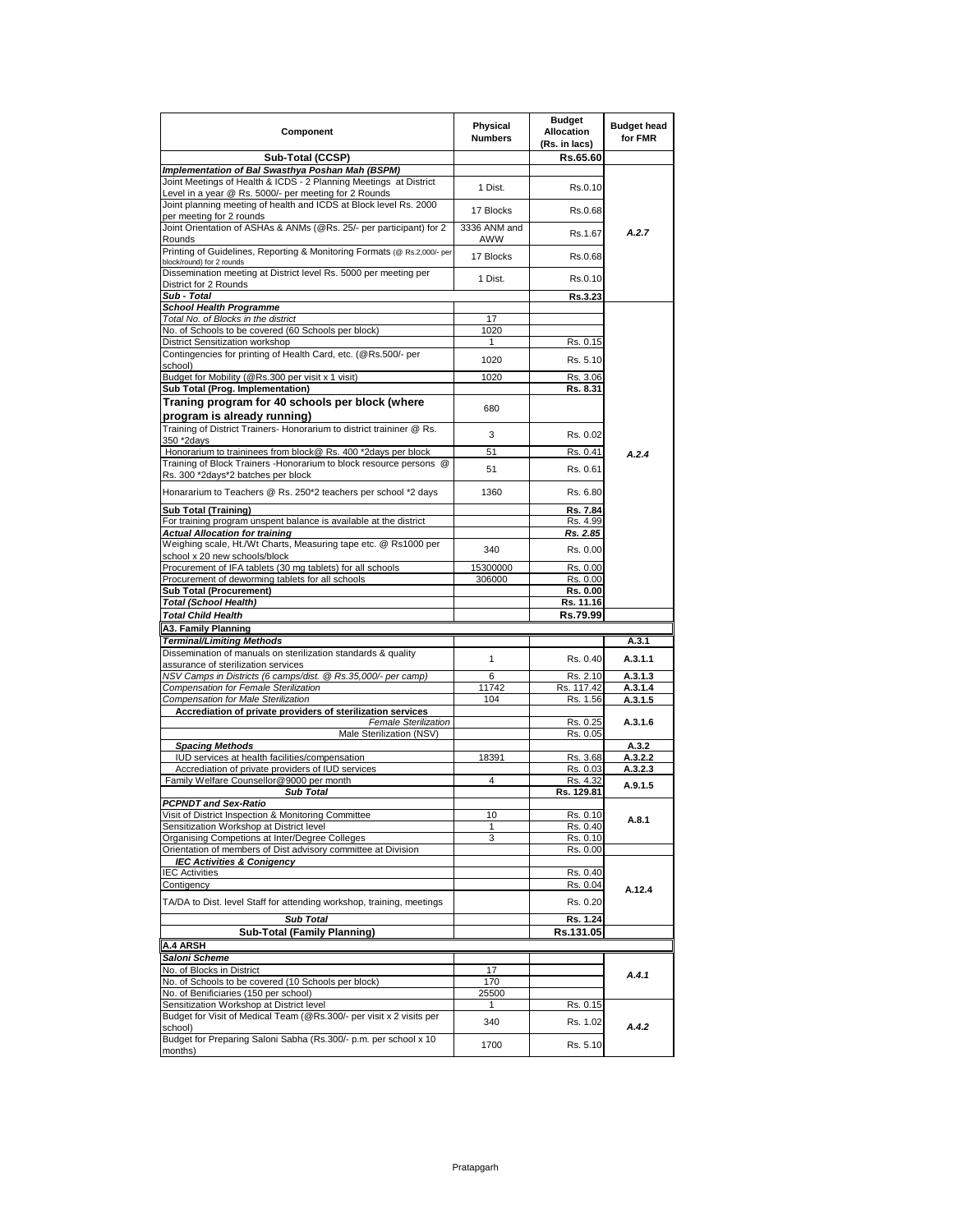| Component                                                                                                                                                                     | Physical<br><b>Numbers</b> | <b>Budget</b><br>Allocation<br>(Rs. in lacs) | <b>Budget head</b><br>for FMR |
|-------------------------------------------------------------------------------------------------------------------------------------------------------------------------------|----------------------------|----------------------------------------------|-------------------------------|
| Procurement of IFA tablets (100 mg tablets) for all schools                                                                                                                   | 1224000                    | Rs.0.00                                      |                               |
| Procurement of deworming tablets for all schools 2 tab/Benf.                                                                                                                  | 51000                      | Rs.0.00                                      | A.13.2.5                      |
| Sub-Total (Adolescent Health)                                                                                                                                                 |                            | Rs.6.27                                      |                               |
| A.5 Urban RCH                                                                                                                                                                 |                            |                                              |                               |
| Urban RCH plan /activities                                                                                                                                                    |                            |                                              |                               |
| Building                                                                                                                                                                      | 1                          | 0.84                                         |                               |
| Manpower(1Doctor @ 24000/month,1Staff Nurse@ 15000/month,2<br>ANMs@9000/month,2 Security guards @ 4000/month,1 Ayah                                                           | 1                          | 8.52                                         |                               |
| 4000/month,& 1 Sweeper 2000/month                                                                                                                                             |                            |                                              | A.5.1                         |
| Other Expenses<br>IEC                                                                                                                                                         | 1                          | 0.41                                         |                               |
|                                                                                                                                                                               | 1                          | 0.1                                          |                               |
| <b>Subtotal</b>                                                                                                                                                               |                            | 9.87                                         |                               |
| The cost of Drugs(Rs 10,000/month/Health post) and consumables(Rs 3,000/month/Health Post) for Urban RCH amounting to<br>Rs 1.56 Lacs would be met from the Mission Flexipool |                            |                                              |                               |
|                                                                                                                                                                               |                            |                                              |                               |
| <b>A9. INFRASTRUCTURE &amp; HR</b>                                                                                                                                            |                            |                                              |                               |
| <b>Contractual Staff &amp; Services</b><br><b>Position</b>                                                                                                                    |                            |                                              |                               |
| Contractual ANM (@Rs.9000/- pm)                                                                                                                                               | No.<br>25                  | <b>Budget</b><br>Rs. 27.00                   | A.9.1.1                       |
| Staff Nurse in the district (@Rs.15000/- pm)                                                                                                                                  | 15                         | Rs. 27.00                                    | A.9.1.3                       |
| MBBS (Male/Female) @ Rs.30000/- pm                                                                                                                                            | 9                          | Rs. 32.40                                    |                               |
| Specialist at On Call basis for CHC (@ Rs.1000/- per visit) No. of                                                                                                            |                            |                                              |                               |
| calls for 6 moths                                                                                                                                                             | 100                        | Rs. 1.00                                     |                               |
| Specialist at On Call basis for Dist. Hospital (Male)/DCH(@ Rs.1000/-                                                                                                         |                            |                                              |                               |
| per visit)                                                                                                                                                                    | 200                        | Rs. 2.00                                     |                               |
| Specialist at Dist. Hospital (Male)/DCH(@ Rs.40000/- pm for                                                                                                                   |                            |                                              | A.9.1.4                       |
| MS/MD/MDS & @Rs.35000/- for Diploma holders)                                                                                                                                  | 2                          | Rs. 8.40                                     |                               |
| Specialist at DWH/DCH (@ Rs.40000/- pm for MS/MD/MDS &<br>@Rs.35000/- for Diploma holders)/MBBS(LMO if already on contract)                                                   | $\overline{2}$             | Rs. 8.40                                     |                               |
| Paramedical staff/LT for CHC (@ Rs.9000/- pm)                                                                                                                                 | 14                         | Rs. 15.12                                    |                               |
| Paramedical staff for DH/DWH/DCH (@ Rs.9000/- pm)                                                                                                                             | $\overline{\mathbf{c}}$    | Rs. 2.16                                     | A.9.1.5                       |
| Data Assistant ( @ Rs.8000/- pm)                                                                                                                                              | $\overline{2}$             | Rs. 1.92                                     |                               |
| Sub-Total (Human Resources)                                                                                                                                                   |                            | Rs.125.40                                    |                               |
| A.10. INSTITUTIONAL STRENGTHENING                                                                                                                                             |                            |                                              |                               |
| Logistics Management/Improvement                                                                                                                                              |                            |                                              |                               |
| <b>Stregthening of Logistic Management</b>                                                                                                                                    |                            |                                              |                               |
| Divisional logistic management                                                                                                                                                | 0                          | Rs. 0.00                                     |                               |
| <b>Transportation of Logistic</b>                                                                                                                                             |                            |                                              | A.10.2                        |
| Divisional level @ Rs 50000/-                                                                                                                                                 | 0                          | Rs. 0.00                                     |                               |
| District level @ Rs 30000/-                                                                                                                                                   | 1                          | Rs. 0.30                                     |                               |
| Block level @ Rs 12000/-                                                                                                                                                      | 17                         | Rs. 2.04                                     |                               |
| <b>Sub-Total (Logistics Strengthening)</b>                                                                                                                                    |                            | <b>Rs.2.34</b>                               |                               |
| <b>Rent for Sub-Centres</b>                                                                                                                                                   |                            |                                              |                               |
| No. of SCs in Rented Bldgs & Budget @ Rs. 250/- p.m.                                                                                                                          | 109                        | Rs.3.27                                      | A.10.4                        |
| Sub-Total (Sub Center Rent)                                                                                                                                                   |                            | Rs.3.27                                      |                               |
| <b>A.11 TRAINING</b>                                                                                                                                                          |                            |                                              |                               |
| Training- Skill Birth Attendant                                                                                                                                               |                            |                                              |                               |
| <b>Training at DWH/Combined Hosp</b>                                                                                                                                          |                            |                                              |                               |
| Target at DWH                                                                                                                                                                 | 44                         |                                              |                               |
| No. of Particpants per batch                                                                                                                                                  | 4                          |                                              |                               |
| No. of Batches                                                                                                                                                                | 11                         | Rs.12.15                                     |                               |
| New Site Stregthening at DWH                                                                                                                                                  | $\overline{\phantom{a}}$   | Rs.0.00                                      |                               |
| Existing site stregthening                                                                                                                                                    |                            | Rs.0.40                                      |                               |
|                                                                                                                                                                               |                            |                                              |                               |
| Sub-Total (DWH-SBA)                                                                                                                                                           |                            | Rs.12.55                                     |                               |
| Training at FRU/24X7                                                                                                                                                          |                            |                                              | A.11.3.1                      |
| Name of the selected Training Site FRU/24X7                                                                                                                                   | Sarai Akil                 |                                              |                               |
| Target at FRU/24X7                                                                                                                                                            | 84                         |                                              |                               |
| No. of Particpants per batch                                                                                                                                                  | $\overline{4}$             |                                              |                               |
| No. of Batches                                                                                                                                                                | 21                         | Rs.23.19                                     |                               |
| New Site Stregthening at FRU                                                                                                                                                  |                            | Rs.0.00                                      |                               |
| Existing site stregthening                                                                                                                                                    |                            | Rs.0.80                                      |                               |
| Sub-Total (FRU-SBA)                                                                                                                                                           |                            | Rs.23.99                                     |                               |
| Sub-Total(SBA Training)                                                                                                                                                       |                            | Rs.36.54                                     |                               |
|                                                                                                                                                                               |                            |                                              |                               |
| <b>A.14 PROGRAM MANAGEMENT</b><br>Personal & Other Expense of Dist. PMU (Rs.94500/- pm)                                                                                       |                            |                                              |                               |
| Operational Cost (Rs. 60000/- pm)                                                                                                                                             | 1<br>1                     | Rs.11.34<br>Rs.7.20                          | A.14.2<br>A.14.4              |
| Sub-Total (Program Management)                                                                                                                                                |                            |                                              |                               |
|                                                                                                                                                                               |                            | Rs.18.54                                     |                               |
| Total for RCH Flexipool (Part A)                                                                                                                                              |                            | Rs.1,225.57                                  |                               |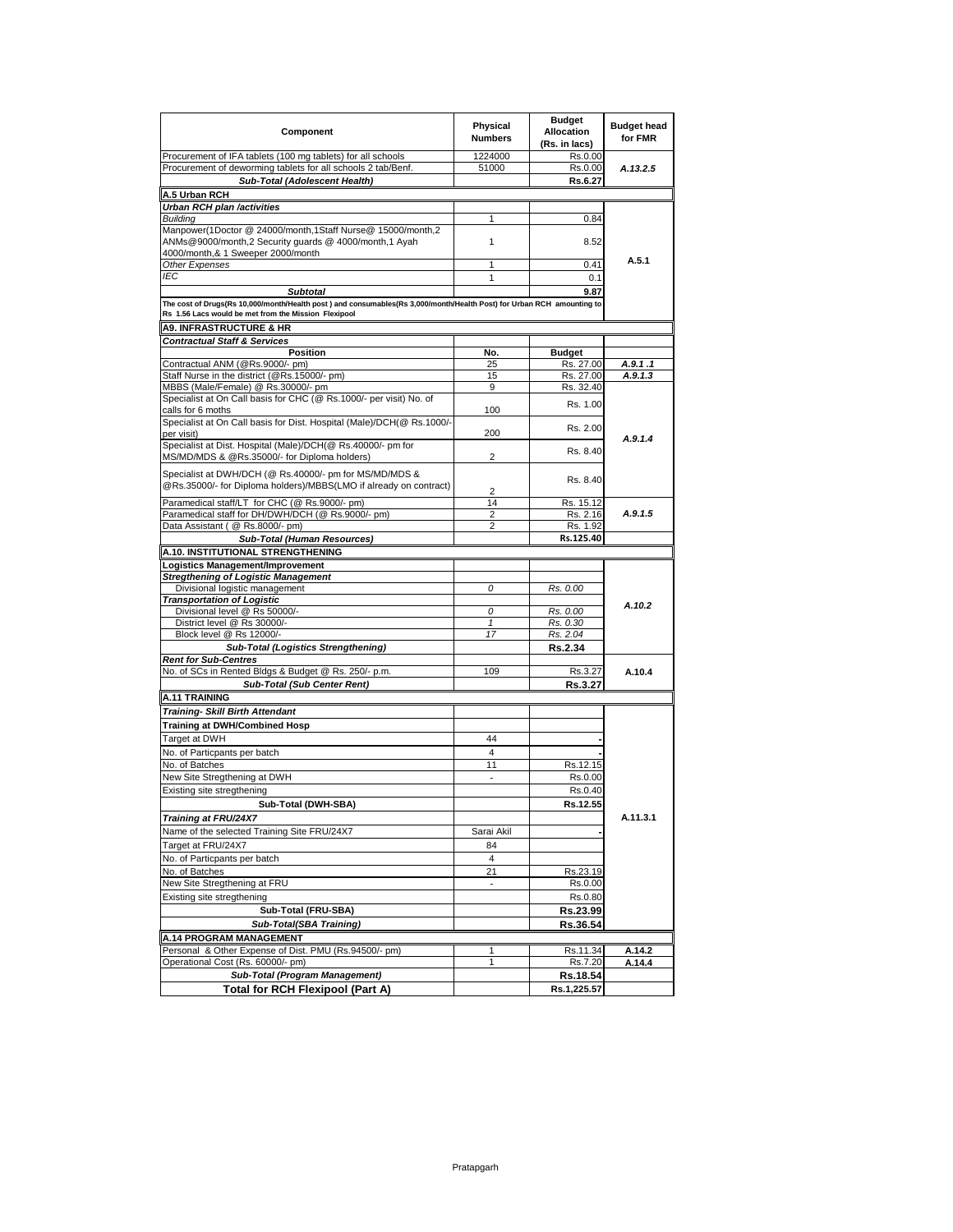| Component                                                                                                            | Physical<br><b>Numbers</b> | <b>Budget</b><br>Allocation<br>(Rs. in lacs)        | <b>Budget head</b><br>for FMR |
|----------------------------------------------------------------------------------------------------------------------|----------------------------|-----------------------------------------------------|-------------------------------|
|                                                                                                                      |                            |                                                     |                               |
| Component                                                                                                            | Physical<br><b>Numbers</b> | <b>Budget</b><br><b>Allocation</b><br>(Rs. in lacs) | <b>Budget head</b><br>for FMR |
| <b>ASHA Scheme:-</b><br>Periodic Training for ASHAs                                                                  |                            |                                                     | B.1                           |
| <b>ASHA Support System</b>                                                                                           |                            |                                                     | B.1.1                         |
| Replenishment of ASHA Kits & Budget (@ Rs. 500/- per kit*2 for 95%<br>ASHA)                                          | 2842                       | Rs.0.00                                             | <b>B.1.2</b>                  |
| Incentive to ASHAs (Avg. Rs.500/- p.m. for each ASHA for 85%<br>ASHAs)                                               | 2543                       | Rs.152.58                                           | <b>B.1.3</b>                  |
| Award to ASHA (Rs.5000/- for 1 ASHA in each block)                                                                   | 17                         | Rs.0.85                                             |                               |
| Annual ASHA Sammelan (Rs.250/- per ASHA for 60% ASHAs)<br>Mobility to ASHAs (Rs.30/- per ASHA for 95% ASHAs)         | 1795<br>2842               | Rs.4.49<br>Rs.10.23                                 | <b>B.1.1</b>                  |
| Block level ASHA Payment Register (Rs.100/-per Register)                                                             | 17                         | Rs.0.02                                             |                               |
| Printing of Voucher Booklet for ASHA (Rs.25/-per Booklet)                                                            | 2992                       | Rs.0.75                                             | B.18.3.2                      |
| Budget ASHA Mentoring Group (Rs.10,000/- per District)                                                               | Quarterly<br>Meeting       | Rs.0.10                                             | B.1.1                         |
| Sub-Total (ASHA Scheme):-                                                                                            |                            | Rs.169.01                                           |                               |
| <b>Untied Grant to Facilities</b>                                                                                    |                            |                                                     | B.2                           |
| No. of CHCs & Budget @ Rs.0.50 lacs per facility                                                                     | 14                         | Rs.7.00                                             | B.2.1                         |
| No. of BPHCs & Budget @ Rs.0.50 lacs per facility<br>No. of APHCs & Budget @ Rs.0.25 lacs per facility               | 5<br>50                    | Rs.2.50<br>Rs.12.50                                 | B.2.2<br>B.2.2                |
| No. of Sub Centres & Budget @ Rs.0.10 lacs per facility                                                              | 360                        | Rs.36.00                                            | B.2.3                         |
| No.of VHSCs                                                                                                          | 1105                       | Rs.0.00                                             | B.2.4                         |
| No.of Revenue Villages & Budget @Rs.0.10 lacs per R.Village                                                          | 2219                       | Rs.221.90                                           |                               |
| <b>Sub-Total (Untied Grants)</b>                                                                                     |                            | Rs.279.90                                           |                               |
| Annual Maintenance Grant to Facilities                                                                               |                            |                                                     | <b>B.4</b>                    |
| No. of CHCs & Budget @ Rs.1.0 lacs per facility                                                                      | 14                         | Rs.14.00                                            | B.4.1                         |
| No. of BPHCs & Budget @ Rs.1.0 lacs per facility<br>No. of APHCs & Budget @ Rs.0.50 lacs per facility                | 5<br>42                    | Rs.5.00<br>Rs.21.00                                 | <b>B.4.2</b>                  |
| No. of Sub Centres & Budget @ Rs.0.10 lacs per facility                                                              | 221                        | Rs.22.10                                            | <b>B.4.3</b>                  |
| Sub-Total (Annual Maintenance Grants)                                                                                |                            | Rs.62.10                                            |                               |
| <b>Funds to Rogi Kalvan Samitis</b>                                                                                  |                            |                                                     | <b>B.6</b>                    |
| No. of District Hospitals & Funds @ Rs.5.0 lacs per facility                                                         | $\overline{2}$             | Rs.10.00                                            | B.6.1                         |
| No. of CHCs & Funds @ Rs.1.0 lacs per facility                                                                       | 14                         | Rs.14.00                                            | B.6.2                         |
| No. of BPHCs & Funds @ Rs.1.0 lacs per facility<br>No. of APHCs & Funds @ Rs.1.00 lacs per facility                  | 5<br>50                    | Rs.5.00<br>Rs.50.00                                 | B.6.3<br>B.6.4                |
| Sub-Total (Funds for RKS)                                                                                            |                            | Rs.79.00                                            |                               |
| <b>Operationalisation of District Drug Warehouses</b>                                                                |                            |                                                     |                               |
| Contractual Staff (@Rs.2.94 lacs/yr)                                                                                 | 0                          | Rs.0.00                                             | <b>B.21</b>                   |
| Contingency Expenses (@Rs.2.0 lacs/yr)                                                                               | 0                          | Rs.0.00                                             |                               |
| Sub-Total (Ope. of District Drug Warehouses)                                                                         |                            | <b>Rs.0.00</b>                                      |                               |
| <b>Mobility Support to DWH &amp; District Combined Hospital</b>                                                      |                            |                                                     | B.27.8                        |
| Mobility Support to DWH/DCH @Rs.18000/- Per month.                                                                   | 1                          | Rs.2.16                                             |                               |
| Sub-Total (Funds for Mobility Support to DWH & DCH)                                                                  |                            | Rs.2.16                                             |                               |
| Mobility Support for Monitoring & Supervision.<br>Mobility Support to District Community Mobilizer (@Rs.800/-per day |                            |                                                     |                               |
| X 8 days/month)<br>Mobility Support to District Account Manager (@Rs.800/-per day X 6                                | $\mathbf{1}$               | Rs.0.77                                             | B.18.3.2                      |
| davs/month)<br>Mobility Support to District Programme Manager (@Rs.800/-per day                                      | 1                          | Rs.0.58                                             |                               |
| X 8 days/month)<br>Sub-Total(Mobility Support for Monit. & Supervision)                                              |                            | Rs.0.00                                             |                               |
| <b>Supervision of ANM/ASHAs</b>                                                                                      |                            | Rs.1.34                                             |                               |
| Vehicle for Mobility @Rs.18000/-month/block                                                                          | 17                         | Rs.36.72                                            | B.18.3.2                      |
| Sub-Total (Supervision of ANM/ASHAs)                                                                                 |                            | Rs.36.72                                            |                               |
| <b>Vehicle Support for Specialist</b>                                                                                |                            |                                                     |                               |
| One Vehicle for 5 block level facility (@Rs.18000/-month)                                                            | 3                          | Rs.6.48                                             | B.27.8                        |
| Sub-Total (Vehicle Support for Specialist)                                                                           |                            | Rs.6.48                                             |                               |
| Diesel for Generator for District Hospitals                                                                          |                            |                                                     |                               |
| Diesel Support for generator (@Rs.1 lac per month)                                                                   | 2                          | Rs.24.00                                            | <b>B.28</b>                   |
| Sub-Total (Diesel Support for District Hospital)                                                                     |                            | <b>Rs.24.00</b>                                     |                               |
| Diesel Support for Generator in Fully Functional CHC.                                                                |                            |                                                     |                               |
| Diesel Support for Fully functional CHC (@Rs.35000/-per month)                                                       | 14                         | Rs.58.80                                            | <b>B.28</b>                   |
| Diesel Support for CHC functional in BPHC building (@Rs.13500/-                                                      | 5                          | Rs.8.10                                             |                               |
| per month)                                                                                                           |                            |                                                     |                               |
| Sub-Total (Diesel Support for fully functional CHCs)                                                                 |                            | Rs.66.90                                            |                               |
| Saas Bahu Sammelans (1 each at District)<br>No. of Sammellans & Budget (@Rs. 1.50 lac. Per District)                 | 1                          | Rs.1.50                                             | <b>B.7.1</b>                  |
|                                                                                                                      |                            | Rs.1.50                                             |                               |
|                                                                                                                      |                            |                                                     |                               |
| Sub-Total (Saas Bahu Sammelan)                                                                                       |                            |                                                     |                               |
| Tehsil level Pradhan Sammelan<br>No. of Sammelans & Budget (@Rs.40,000 per Sammelan)                                 | 5                          | Rs.2.00                                             | <b>B.8.2</b>                  |
| Sub-Total (Tehsil level Pradhan Sammelan)                                                                            |                            | <b>Rs.2.00</b>                                      |                               |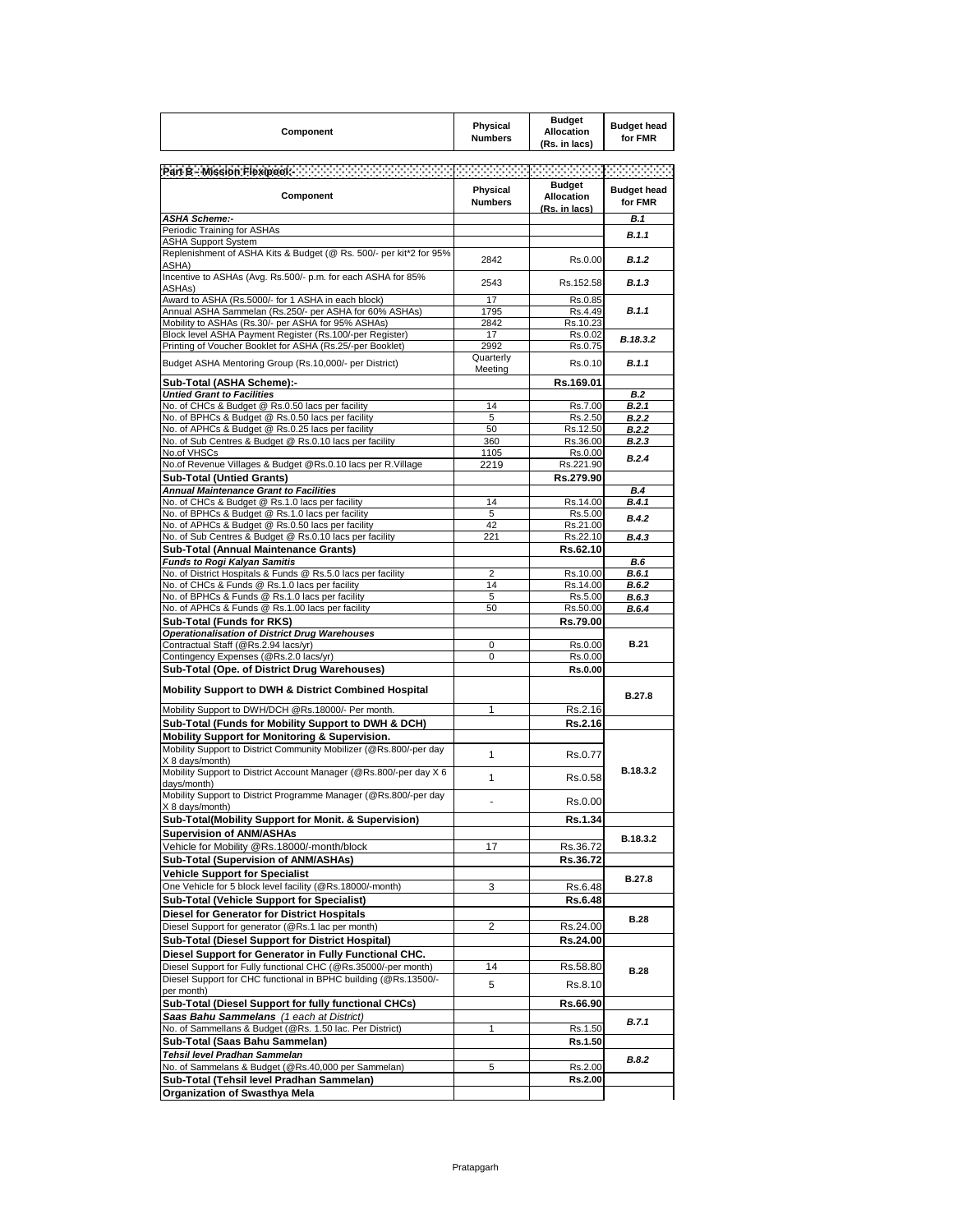| Component                                                                                       | Physical<br><b>Numbers</b> | <b>Budget</b><br><b>Allocation</b><br>(Rs. in lacs) | <b>Budget head</b><br>for FMR |
|-------------------------------------------------------------------------------------------------|----------------------------|-----------------------------------------------------|-------------------------------|
| Organization of S.Mela @Rs.20000/- Mela/Month at each block.                                    | 17                         | Rs.40.80                                            | <b>B.10.1</b>                 |
| Sub-Total (Swasthya Mela)                                                                       |                            | Rs.40.80                                            |                               |
| <b>Concurrent Audit</b>                                                                         |                            |                                                     | <b>B.27.5</b>                 |
| Budget @ Rs. 4000/- per month for 12 months                                                     | 1                          | Rs.0.48                                             |                               |
| <b>Sub-Total (Concurrent Audit)</b>                                                             |                            | Rs.0.48                                             |                               |
| Health Management Information System (HMIS):-                                                   |                            |                                                     |                               |
| Hiring of Vehicle for District HMIS Nodal Officer (@Rs.800/- Visit)                             | 6                          | Rs.0.58                                             |                               |
| Mobility Support for Block HMIS Nodal Officer (@Rs.600/-month)                                  | 17                         | Rs.1.22                                             | <b>B.21</b>                   |
| Internet Connectivity @Rs.400/- per month/computer                                              | 19                         | Rs.0.91                                             |                               |
| Consumables & Stationary for Computer, printer (Rs.400/-per                                     | 19                         | Rs.0.91                                             |                               |
| month/facility)                                                                                 |                            |                                                     |                               |
| Sub-Total (HMIS)                                                                                |                            | Rs.3.62                                             |                               |
| <b>Programme Management:-</b>                                                                   |                            |                                                     |                               |
| <b>Expenses at Additional Director level:-</b>                                                  |                            |                                                     |                               |
| Mobility @Rs.2500/-per District per Month.                                                      | 0                          | Rs.0.00                                             | B.27.6                        |
| Contingency Expenses @Rs.5000/- month.                                                          | $\Omega$                   | Rs.0.00                                             |                               |
| Sub-Total (Exp.at Addl.Director level)-                                                         |                            | Rs.0.00                                             |                               |
| <b>Operational Cost for Block Project Management Unit</b>                                       |                            |                                                     |                               |
| Honoraria to Block Data Assistant @Rs.8000/-Per Month                                           | 17                         | Rs.16.32                                            | <b>B.27.1</b>                 |
| Communication support to Block Program Manager @Rs.500/-P.M.                                    | 17                         | Rs.1.02                                             |                               |
| Sub-Total (Operational Cost for BPMU)                                                           |                            | Rs.17.34                                            |                               |
| <b>Provision of Contractual Staff (AYUSH)</b>                                                   |                            |                                                     |                               |
| <b>Position</b>                                                                                 | No.                        | <b>Budget</b>                                       |                               |
| ISM Lady Doctors (@ Rs.24,000/- per month)                                                      | 17                         | Rs.83.28                                            | B.14.4                        |
| AYUSH Doctors (@ Rs.24,000/- per month)                                                         | 19                         |                                                     |                               |
| AYUSH Pharmacists (@ Rs.9,000/- per month)                                                      | 15                         | Rs.9.45                                             | B.14.1                        |
| Sub-Total (Contractual Staff - AYUSH)                                                           |                            | Rs.92.73                                            |                               |
| Integrated Skill Refresher Training for ANM & LHV.                                              |                            |                                                     |                               |
| Total Work load for the year                                                                    | 128                        |                                                     | B.16.3.1                      |
| Total no. of Proposed Batches & Budget @Rs.165950/- per batch.                                  | 8                          | Rs. 13.28                                           |                               |
| Sub-Total (Integrated skill training for ANM/LHV)                                               |                            | Rs.13.28                                            |                               |
| Infrastructure & Manpower for UIP                                                               |                            |                                                     |                               |
| Mobile Workshop at Regional Depot @Rs.4 Lac.                                                    | 0                          | Rs.0.00                                             |                               |
| Renovation & Electrification of WIC/WIF                                                         | 0                          | Rs.0.00                                             |                               |
| Expansion of Cold Chain Store at Regional/Divisional Depo                                       | $\Omega$                   | Rs.0.00                                             | B.26.5                        |
| Expansion of Cold Chain Workshop @Rs.50000/-year/District.                                      | $\mathbf{1}$               | Rs.0.50                                             |                               |
| Mobility Support to Block (1 Vehicle @Rs.800/-per block for 6 days in<br>a month for 12 months) | 17                         | Rs.9.79                                             |                               |
| IVRS System for Tracking of Beneficiaries.                                                      | $\Omega$                   | Rs.0.00                                             | B.18.3.2                      |
| Sub - Total (Infrasturcture & Manpower for UIP)                                                 |                            | Rs.10.29                                            |                               |
|                                                                                                 |                            |                                                     |                               |
|                                                                                                 |                            |                                                     |                               |

| SI. | Component                                                                                                                                                                                                                                                 | Physical<br><b>Numbers</b>     | <b>Budget</b><br><b>Allocation</b><br>(Rs. in lacs) |
|-----|-----------------------------------------------------------------------------------------------------------------------------------------------------------------------------------------------------------------------------------------------------------|--------------------------------|-----------------------------------------------------|
|     | Routine Immunization (Part C)                                                                                                                                                                                                                             |                                | Francesco                                           |
|     | Total Number of Immunization Sessions to be organized in the<br><b>District</b>                                                                                                                                                                           | 35941<br>Sessions/Year         |                                                     |
|     | Mobility support for supervision: Supervisory visits by district level<br>officers for monitoring and supervision of RI @ Rs 50000 /District for<br>district level officers (this includes POL and maintenance) per year                                  |                                | Rs.0.50                                             |
|     | Alternate Vaccine delivery @ Rs 50/- sessionx 3 months(April-June)<br>+2 Vehicles /Blocks for 8 days /month for 9 months (July-March 10)                                                                                                                  | 35941<br>Sessions/Year         | Rs.17.97                                            |
|     | Focus on Urban slum & underserved areasHiring an ANM @<br>Rs.300/session for four sessions/month/slum of 10000 population<br>and Rs.200/- per month as contingency per slum of i.e. total expense<br>of Rs. 1400/- per month per slum of 10000 population | 0 Sessions/Year                | Rs.0.00                                             |
|     | Mobilization of children by ASHA /RI Mobilizer @ Rs 150/- per<br>session                                                                                                                                                                                  | 35941<br>Sessions/Year         | Rs.53.91                                            |
|     | Support for Computer Assistant for RI reporting (with annual<br>increment of 10% wef from 2010-11Districts @ Rs 8000-10,000 p.m                                                                                                                           |                                | Rs.1.06                                             |
|     | Printing and dissemination of tally sheets, monitoring forms, etc. @<br>Rs 1 /beneficiarv                                                                                                                                                                 | 108506<br><b>Benefiaceries</b> | Rs.1.09                                             |
|     | Quarterly Review & feedback meeting exclusive for RI at district level<br>with one Block MOIC, ICDS CDPO and other stakeholders<br>stakeholders @ Rs 100/- per participant for meeting expenses (lunch,<br>organizational expenses)                       | 51                             | Rs.0.20                                             |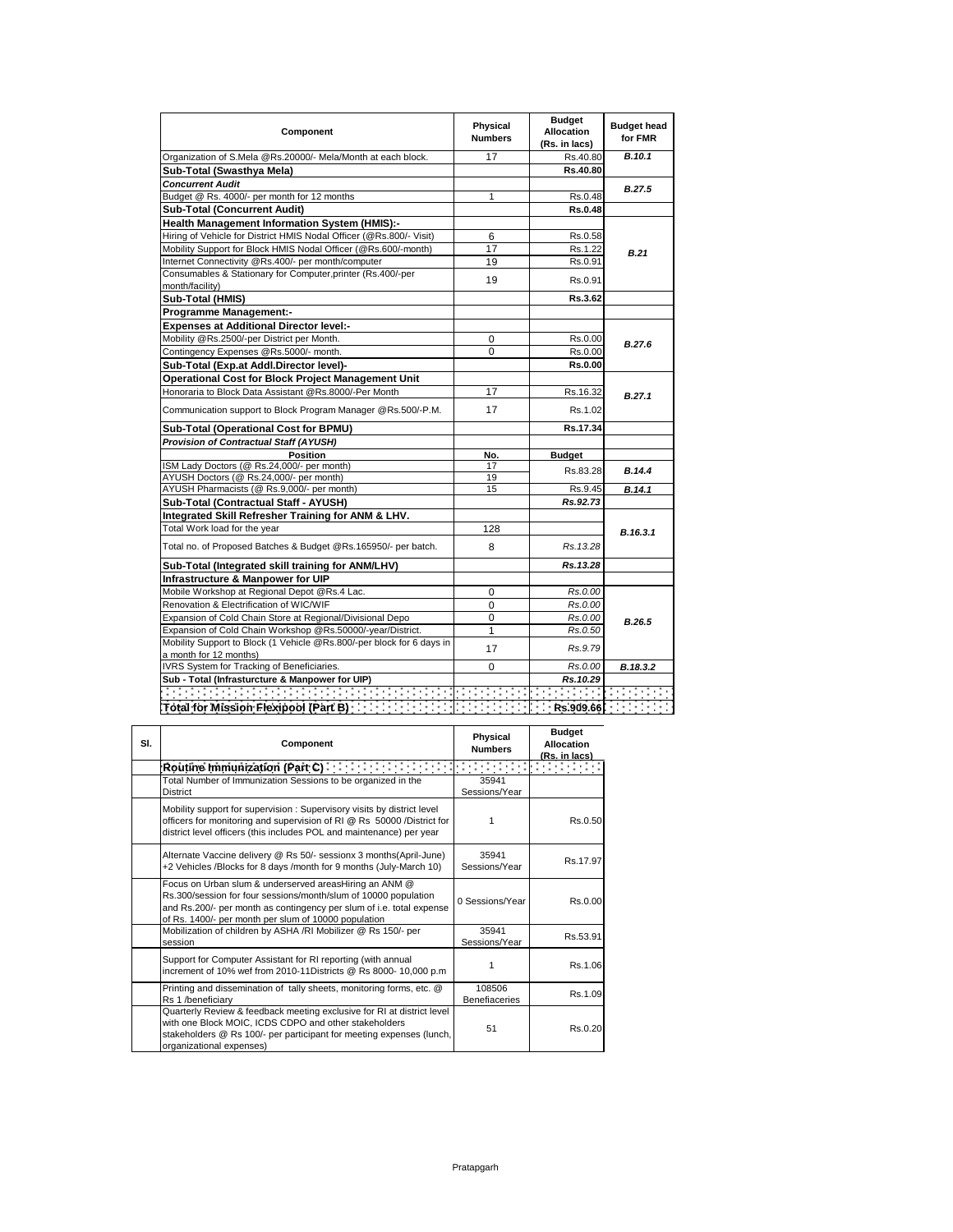| Component                                                                                                                                                                                                                                                                           | Physical<br><b>Numbers</b>     | <b>Budget</b><br><b>Allocation</b><br>(Rs. in lacs) | <b>Budget head</b><br>for FMR |
|-------------------------------------------------------------------------------------------------------------------------------------------------------------------------------------------------------------------------------------------------------------------------------------|--------------------------------|-----------------------------------------------------|-------------------------------|
| Quarterly Review Meetings at Block level Quarterly Review &<br>feedback meeting for exclusive for RI at Block level @Rs 50/-ppas<br>honorarium for ASHA (travel) and Rs 25 /-person at the disposal of<br>MOIC for meeting expenses (refreshments, stationary and Misc<br>expences) | 3630                           | Rs.4.91                                             |                               |
| District level orientation training for 2 days of ANM, Multipurpose<br>Health worker @ Rs67300/batch with 20 participants in each batch                                                                                                                                             | 4 Batch                        | Rs.2.69                                             |                               |
| One day cold chain handelers training for block level cold chain<br>handlers @ Rs. 26,000 per batch and Rs 3000 for Observer<br>nominated by State                                                                                                                                  | 1Batch                         | Rs.0.29                                             |                               |
| One day Training of block level data handlers by DIO and District<br>Cold chain Officer to train about the reporting formats of<br>Immunization and NRHM Rs 300/Participant/Block                                                                                                   | 17                             | Rs.0.05                                             |                               |
| Microplanning at SC levelRs 100/- per subcentre (meeting at block<br>level. logistic)                                                                                                                                                                                               | 360                            | Rs.0.36                                             |                               |
| Microplanning at Block & District levelFor consolidation of microplan<br>at PHC/CHC level @ Rs 1000/- block & at district level @ Rs 2000/-<br>per district                                                                                                                         | 1District & 17<br><b>Block</b> | Rs.0.19                                             |                               |
| Consumables for computer including provision for internet access for<br>RIMSRs 400/- Month / Districts                                                                                                                                                                              | 1                              | Rs.0.05                                             |                               |
| Red/Black Plastic bags etc, 2 bags per session @ Rs. 2/Bag                                                                                                                                                                                                                          | 35941<br>Sessions/Year         | Rs.1.67                                             |                               |
| Purchase of Bleach/Hypochlorite solution Rs. 500/vaccine storage<br>point/year X 1000 vaccine storage points                                                                                                                                                                        | 18 Vaccine<br>storage points   | Rs.0.09                                             |                               |
| Purchase of Twin bucket Rs 400 per PHC/CHC per year                                                                                                                                                                                                                                 | 18 Vaccine<br>storage points   | Rs.0.07                                             |                               |
| Funds for purchase of small polythene zipper bags to keep vaccines<br>in the vaccine carriers Rs. 0.5/polythene bag X total number of<br>sessions/year +10% wastage                                                                                                                 | 35941<br>Sessions/Year         | Rs.0.21                                             |                               |
| Funds for preparing disposal pit for disposal of sharp immunization<br>waste. Rs. 3500/pit X 500 vaccine storage points                                                                                                                                                             | 8                              | Rs.0.30                                             |                               |
| <b>RI</b> subtotal                                                                                                                                                                                                                                                                  |                                | Rs.85.61                                            |                               |
| <b>Cold Chain maintenance</b>                                                                                                                                                                                                                                                       |                                |                                                     |                               |
| Cold chain maintenance@Rs 500/Block & Rs 10,000/District/Year                                                                                                                                                                                                                       | 1District & 17<br><b>Block</b> | Rs.0.21                                             |                               |
| POL for vaccine delivery from State to District and from district to<br>PHC/CHCs@ Rs. 100000/- district/Year)                                                                                                                                                                       | 1District                      | Rs.1.00                                             |                               |
| <b>Subtotal Cold Chain</b>                                                                                                                                                                                                                                                          |                                | Rs.1.21                                             |                               |
| Sub Total (Part C)                                                                                                                                                                                                                                                                  |                                | Rs.86.82                                            |                               |

|     | t D - National Program                           |                                   |                                              |                               |  |  |
|-----|--------------------------------------------------|-----------------------------------|----------------------------------------------|-------------------------------|--|--|
|     | 1. NPCB                                          |                                   |                                              |                               |  |  |
| SI. | Component                                        | <b>Physical</b><br><b>Numbers</b> | <b>Budget</b><br>Allocation<br>(Rs. in lacs) | <b>Budget Head</b><br>for FMR |  |  |
| 1.1 | Govt Sector 30% of Tot. Trgt @531/cat.oprt.(IOL) | 3312                              | 1758672                                      |                               |  |  |
| 1.2 | NGO Sector 20% of Tot Trgt @ 656/Cat. Oprt.(IOL) | 2208                              | 1448448                                      |                               |  |  |
| 1.3 | Pvt. Sector 50% of Tot trgt.                     | 5520                              |                                              |                               |  |  |
|     | <b>Sub Total</b>                                 | 11040                             | 3207120                                      |                               |  |  |
| 2   | SES (Free Spec. to Children) @ of 100/-Spec      | 1150                              | 0                                            |                               |  |  |
| 3   | Vision Centre @ 50.000/Centre Equipment          | 1 Govt/NGO                        | 50000                                        |                               |  |  |
| 4   | Operations other than Cataract                   | 182                               | 182000                                       |                               |  |  |
| 5   | Eye Collection @ 500/Cornea.                     |                                   | 0                                            |                               |  |  |
|     | Total allocated for the District in Rs.          | 12372                             | 3439120                                      |                               |  |  |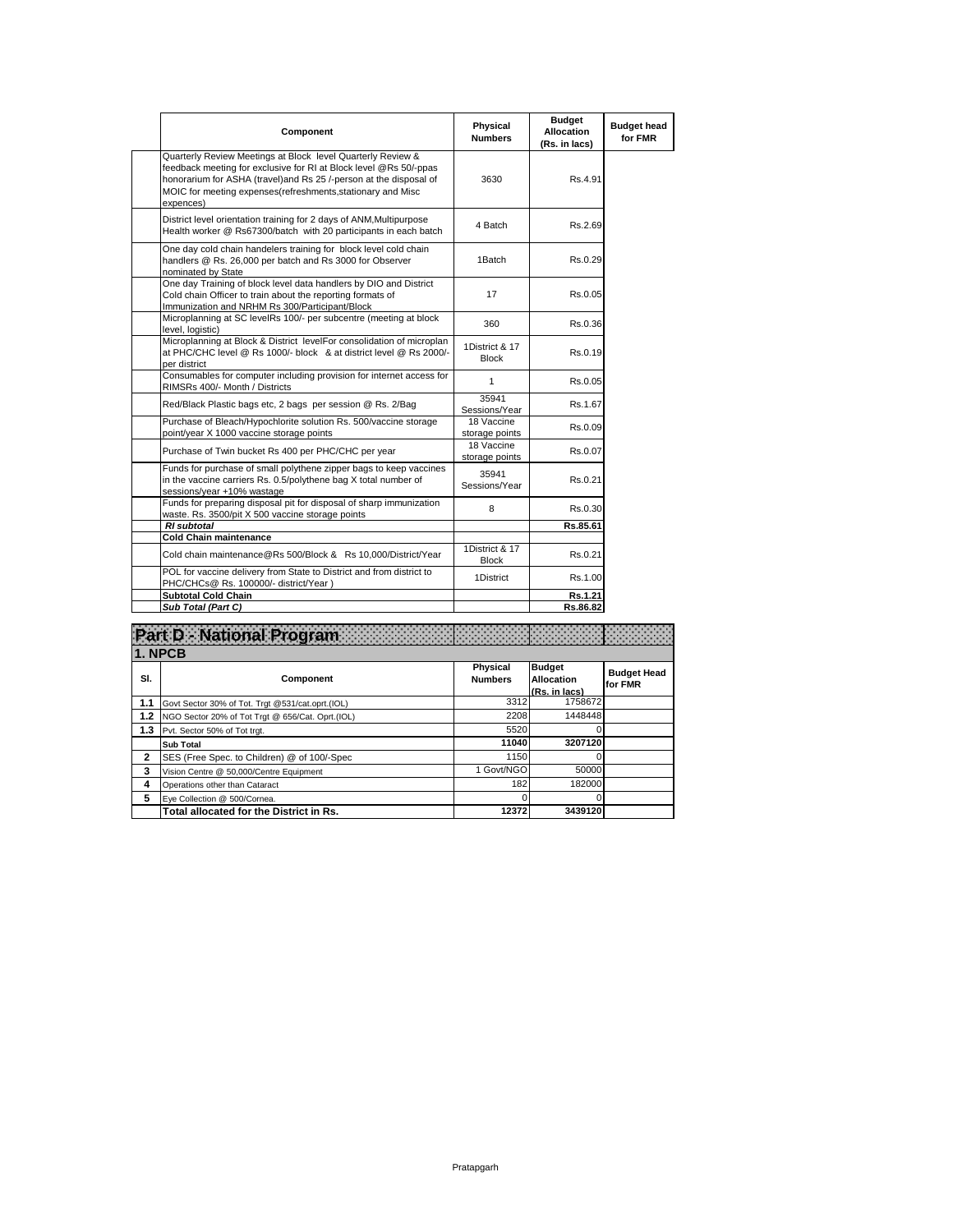|         | Component                                                                                         | Physical<br><b>Numbers</b> | <b>Budget</b><br><b>Allocation</b><br>(Rs. in lacs) | <b>Budget head</b><br>for FMR |
|---------|---------------------------------------------------------------------------------------------------|----------------------------|-----------------------------------------------------|-------------------------------|
|         | 2. RNTCP(WB)                                                                                      |                            |                                                     |                               |
| SI.     | Component                                                                                         | Physical<br><b>Numbers</b> | <b>Budget</b><br><b>Allocation</b><br>(Rs. in lacs) | <b>Budget Head</b><br>for FMR |
|         | 1 CIVIL WORKS                                                                                     |                            | 224300                                              |                               |
|         | 2 LABORATORY MATERIALS                                                                            |                            | 389600                                              |                               |
|         | 3 HONERARIUM                                                                                      |                            | 518963                                              |                               |
|         | 4 IEC/ PUBLICITY                                                                                  |                            | 181400                                              |                               |
|         | 5 EQUIPMENT MAINTENANCE                                                                           |                            | 102000                                              |                               |
|         | 6 TRAINING                                                                                        |                            | 227800                                              |                               |
|         | 7 POL & VEHICLE MAINTENANCE<br><b>8 VEHICLE HIRING CHARGES</b>                                    |                            | 220000                                              |                               |
|         | 9 NGO/PP SUPPORT                                                                                  |                            | 220500                                              |                               |
|         | 10 MISCELLANEOUS EXPENSES                                                                         |                            | 226800<br>341240                                    |                               |
|         | 11 CONTRACTUAL SERVICES                                                                           |                            | 3177000                                             |                               |
|         | 12 PRINTING                                                                                       |                            | 175493                                              |                               |
|         | 13 RESEARCH & STUDIES                                                                             |                            |                                                     |                               |
|         | 14 MEDICAL COLLEGES                                                                               |                            |                                                     |                               |
|         | 15 PROCUREMENT OF VEHICLES                                                                        |                            | 100000                                              |                               |
|         | 16 PROCUREMENT OF EQUIPMENT                                                                       |                            |                                                     |                               |
|         | Sub-TOTAL                                                                                         |                            | 6105096                                             |                               |
|         | <b>Grand Total</b>                                                                                | 6105096                    |                                                     |                               |
|         |                                                                                                   |                            |                                                     |                               |
| 3. NLEP |                                                                                                   |                            |                                                     |                               |
|         | <b>Activities</b>                                                                                 | Physical<br><b>Targets</b> | <b>Financial</b><br><b>Allocation</b>               |                               |
|         | 1 Contractual Services- Driver                                                                    |                            |                                                     |                               |
|         | Remuneration @ Rs. 7.000/= P.M.                                                                   | $\overline{2}$             | 168000                                              |                               |
|         | Sub total                                                                                         |                            | 168000                                              |                               |
|         | 2 Office Maintenance                                                                              |                            |                                                     |                               |
|         | Telephone/Fax/Internet @ Rs. 15,000/= P.A.                                                        |                            | 15000                                               |                               |
|         | Office Operation & Maintenance @ Rs. 18,000/= P.A.                                                |                            | 18000                                               |                               |
|         | Consum-ables Stationery @ Rs. 24,000 P.A.                                                         |                            | 24000                                               |                               |
|         | Maintenance of Office Equipment & Furniture etc.                                                  |                            | 15000                                               |                               |
|         | Sub total                                                                                         |                            | 72000                                               |                               |
|         | 3 Mobility-                                                                                       |                            |                                                     |                               |
|         | Vehicle operation / hiring of 1 Vehicle @ Rs 75000 P.A.                                           |                            | 75000                                               |                               |
|         | Sub total                                                                                         |                            | 75000                                               |                               |
|         | <b>Training</b>                                                                                   |                            |                                                     |                               |
|         | 4 Days' Training of newly recruited Medical Officers @ Rs 28,000 per<br>batch of 30 trainees      | 6                          | 5600                                                |                               |
|         | 3 Days' Training of newly recruited Health Workers @ Rs 24,000 per<br>batch of 30 trainees        | 15                         | 12000                                               |                               |
|         | 2 Days' Refresher Training of Medical Officers @ Rs 16,000 per<br>batch of 30 trainees            | 60                         |                                                     |                               |
|         | 2 Days' Refresher Training of Health Workers @ Rs 16,000 per<br>batch of 30 trainees<br>Sub total | 90                         | 80000                                               |                               |
|         | 5 Procurement                                                                                     |                            | 97600                                               |                               |
|         | Supportive medicines and other items for patients @ Rs39 per<br>patient under treatment           |                            | 9900                                                |                               |
|         | Splints, Crutches, Items for Deformity Patients Rs. 15/= per patient<br>under treatment           |                            | 4000                                                |                               |
|         | Patient Welfare Rs. 26/= per patient under treatment                                              |                            | 6500                                                |                               |
|         | Printing of forms @ Rs. 39/= per patient under treatment                                          |                            | 9900                                                |                               |
|         | Sub total                                                                                         |                            | 30300                                               |                               |
|         | <b>6 IEC Activities</b>                                                                           |                            |                                                     |                               |
|         | Rallies @ Rs. 5,000/= each                                                                        | 2                          | 10000                                               |                               |
|         | School Quiz @ Rs. 1000/= each                                                                     | 10                         | 10000                                               |                               |
|         | IPC workshops of ASHA @ Rs. 5000/= each                                                           | 2                          | 10000                                               |                               |
|         | Health Mela in local festivals, Melas etc. @ Rs. 5,000/= each                                     | $\mathbf{1}$               | 5000                                                |                               |
|         | Sub total<br><b>Urban Leprosy Project</b>                                                         |                            | 35000                                               |                               |
|         | <b>Supportive Medicines</b>                                                                       |                            |                                                     |                               |
|         | Monitoring & Supervision                                                                          |                            |                                                     |                               |
|         | MDT delivery & follow-up services                                                                 |                            |                                                     |                               |
|         | Sub total                                                                                         |                            | 0                                                   |                               |
|         | 8 Incentive to Ashas                                                                              |                            | 25300                                               |                               |
|         | 9 Review Meetings                                                                                 |                            | 18000                                               |                               |
|         | 10 Disability Prevention & Medical Rehabilitation                                                 |                            |                                                     |                               |
|         | Screening Camp for selection of RCS patients                                                      | 1                          | 10000                                               |                               |
|         | Screening Camp - miscellaneous expenses                                                           |                            | 10000                                               |                               |
|         | Screening Camp- Self Care Kits & patient Welfare items                                            | 50                         | 10000                                               |                               |
|         | Sub total                                                                                         |                            | 30000                                               |                               |
|         | 11 Cash Assistance                                                                                |                            |                                                     |                               |
|         | Cash assistance- POL for Vehicle                                                                  |                            | 20000                                               |                               |
|         | Cash assistance- TA DA for Leprosy Staff                                                          |                            | 50000                                               |                               |
|         | Sub total                                                                                         |                            | 70000                                               |                               |
|         | <b>Grand Total</b>                                                                                |                            | 621200                                              |                               |